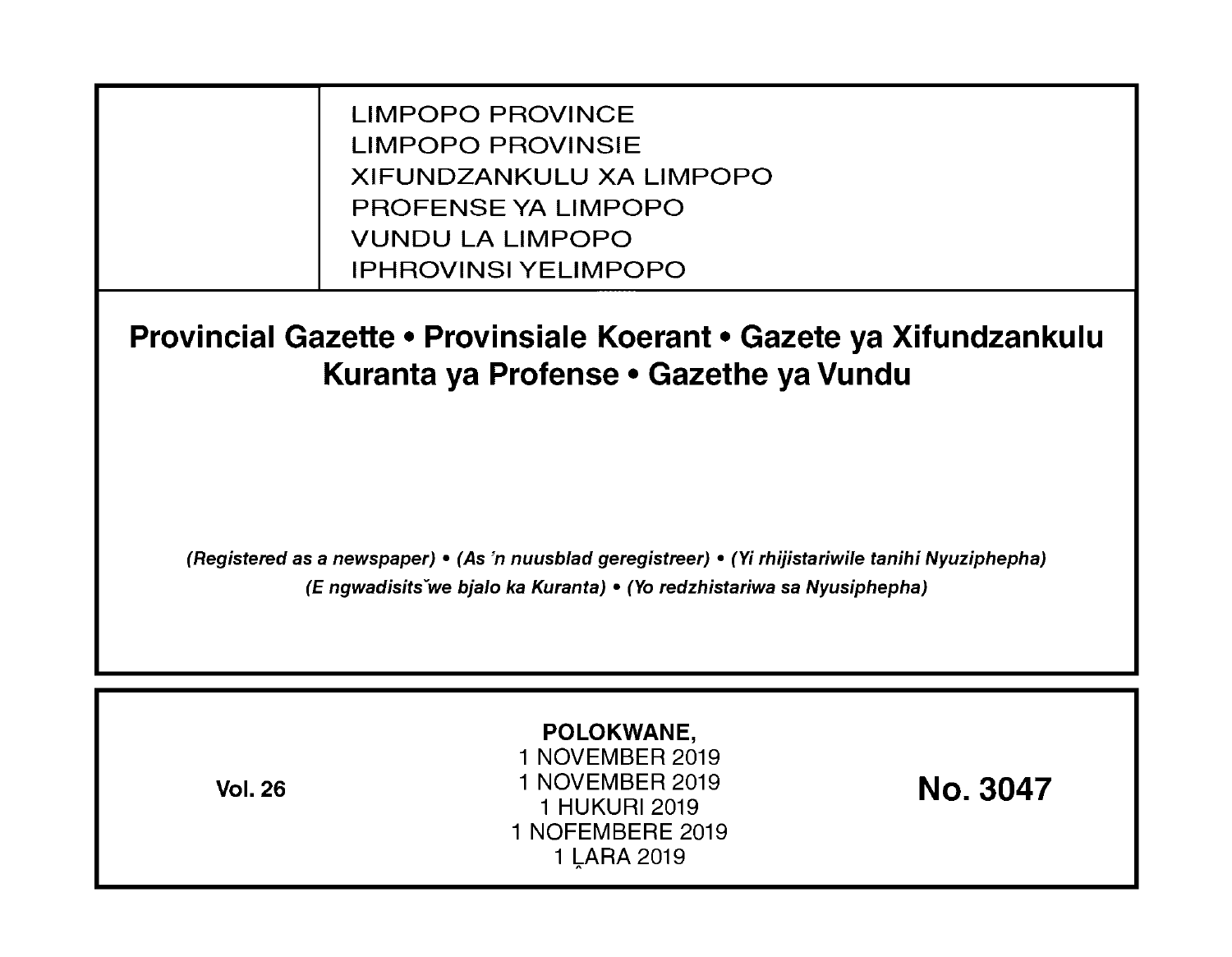$\Box$ 

 $\tilde{\phantom{a}}$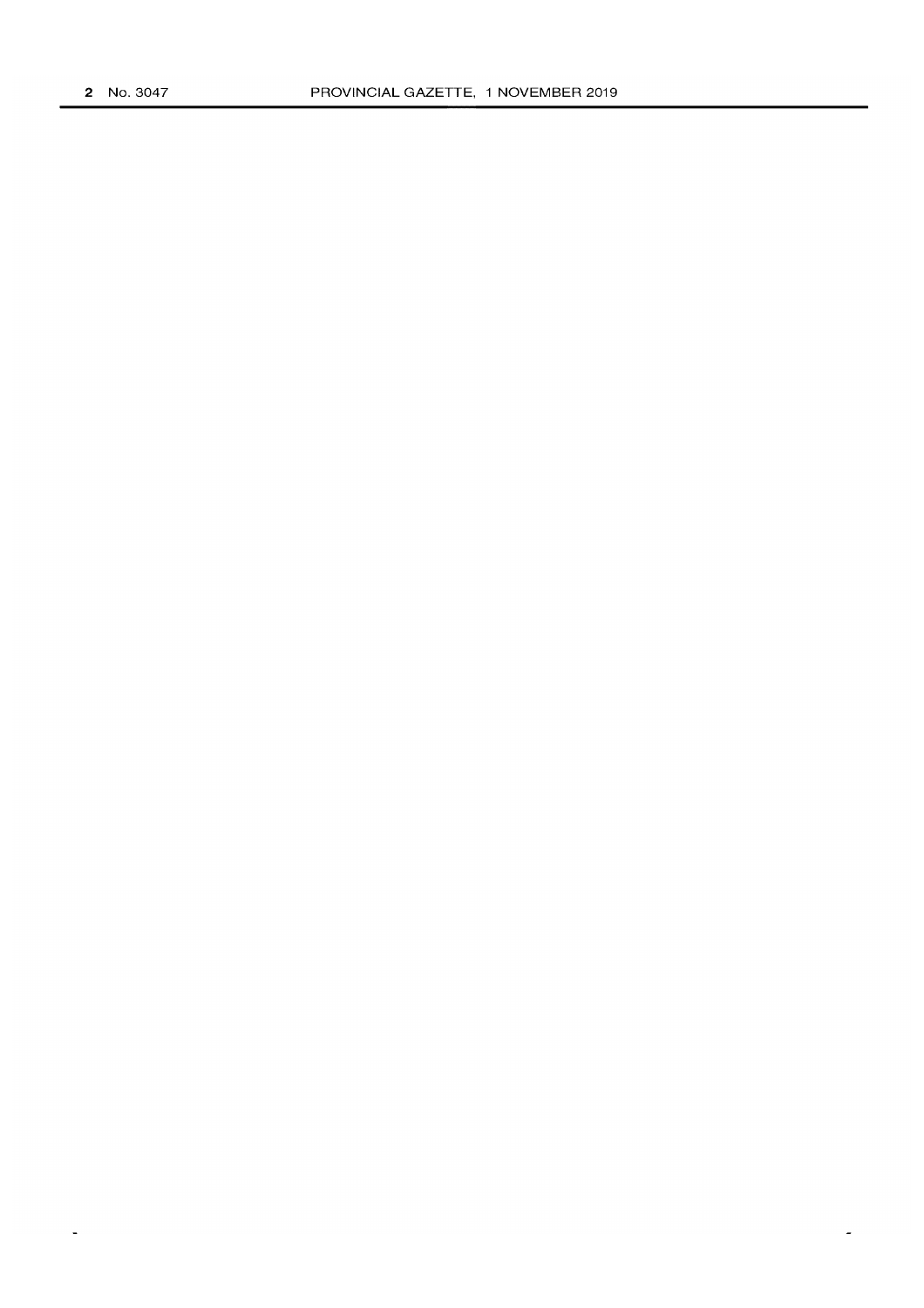### **CONTENTS**

|              |                                                                                                                                                                                               | Gazette<br>No. | Page<br>No. |
|--------------|-----------------------------------------------------------------------------------------------------------------------------------------------------------------------------------------------|----------------|-------------|
|              |                                                                                                                                                                                               |                |             |
|              | <b>GENERAL NOTICES • ALGEMENE KENNISGEWINGS</b>                                                                                                                                               |                |             |
| 113          | Collins Chabane Spatial Planning and Land Use Management By-law, 2019: Amendment Schemes                                                                                                      | 3047           | 14          |
| 118          | Mogalakwena LUMS, 2008: Rezoning of Remainder and Portion 1 of Erf 338, Piet Potgietersrust                                                                                                   | 3047           | 14          |
|              | <b>PROCLAMATION • PROKLAMASIE</b>                                                                                                                                                             |                |             |
| 142          | Spatial Planning and Land Use Management By-law of Greater Tzaneen Municipality: Part of Portion 18 of                                                                                        | 3047           | 15          |
| 142          | Ruimtelike Beplanning en Grondgebruikbestuurs Bywet van Groter Tzaneen Munisipaliteit: 'n Deel van                                                                                            | 3047           | 15          |
|              | <b>PROVINCIAL NOTICES . PROVINSIALE KENNISGEWINGS</b>                                                                                                                                         |                |             |
| 154          | Polokwane Municipal Planning By-law 2017: Portion 25 and Portion 26 of the Farm Myngenoegen No. 1000-                                                                                         |                |             |
|              |                                                                                                                                                                                               | 3047           | 16          |
| 154          | Polokwane Munisipale Beplannings By-wet, 2017: Gedeelte 25 en Gedeelte 26 van die plaas Myngenoegen                                                                                           | 3047           | 17          |
| 155          |                                                                                                                                                                                               | 3047           | 17          |
| 155<br>156   | Polokwane Munisipale Beplanningverordening, 2017: Erf 1140, Pietersburg-uitbreiding 4<br>National Environmental Management: Protected Areas Act (57/2003): Declaration of attached respective | 3047           | 18          |
|              |                                                                                                                                                                                               | 3047           | 19          |
| 157          | Liquor Act, 1989: Notice of intention to apply in terms of section 120 for the permanent removal of a license:                                                                                | 3047           | 20          |
| 157          | Drankwet, 1989: Kennisgewing van voorneme om ingevolge artikel 120 aansoek te doen om die permanente                                                                                          | 3047           | 21          |
| 158          | Greater Giyani Local Municipality Spatial Planning and Land Use Management By-Laws, 2017: Rezoning of                                                                                         | 3047           | 22          |
|              | <b>PREMIER'S NOTICES • PREMIERSKENNISGEWINGS</b>                                                                                                                                              |                |             |
| 1            | Limpopo Traditional Leadership and Institutions Act (6/2005): Recognition of Siyandhani Traditional                                                                                           |                |             |
|              |                                                                                                                                                                                               | 3047           | 23.         |
| $\mathbf{1}$ | Limpopo Tradisionele Leierskap en Institusies Wet (6/2005): Erkenning van Siyandhani Tradisionele                                                                                             | 3047           | 24          |
|              | LOCAL AUTHORITY NOTICES . PLAASLIKE OWERHEIDS KENNISGEWINGS                                                                                                                                   |                |             |
| 181          | Makhado Spatial Planning, Land Development and Land Use Management By-law, 2016: Erf 3262, Louis                                                                                              |                |             |
|              |                                                                                                                                                                                               | 3047           | 29          |
| 181          | Makhado Ruimtelikebeplanning, Grondontwikkeling en Grondgebruikbestuur By-Wet, 2016: Erf 3262, Louis                                                                                          | 3047           | 29          |
| 182          |                                                                                                                                                                                               | 3047           | 29          |
| 182          | Polokwane Munisipale Beplanningverordening, 2017: Gedeelte 02, van Erf 641, Polokwane                                                                                                         | 3047           | 30          |
| 187          |                                                                                                                                                                                               | 3047           | 30          |
| 187          |                                                                                                                                                                                               | 3047           | 31          |
| 188          | Polokwane Municipal Planning By-law, 2017: Rezoning of Erf 1124, Pietersburg Extension 4                                                                                                      | 3047           | 31          |
| 188          | Polokwane Munisipale Beplanningsverordening, 2017: Hersonering van Erf 1124, Pietersburg-uitbreiding 4                                                                                        | 3047           | 32          |
| 189          | Greater Giyani Spatial Planning and Land Use Management By-Law, 2017: Remaining Portion of the Farm                                                                                           | 3047           | 32          |
| 190          | Thulamela Municipality Spatial Planning and Land Use Management By-Law, 2016: Erf 818, Thohoyandou                                                                                            |                |             |
|              |                                                                                                                                                                                               | 3047           | 33          |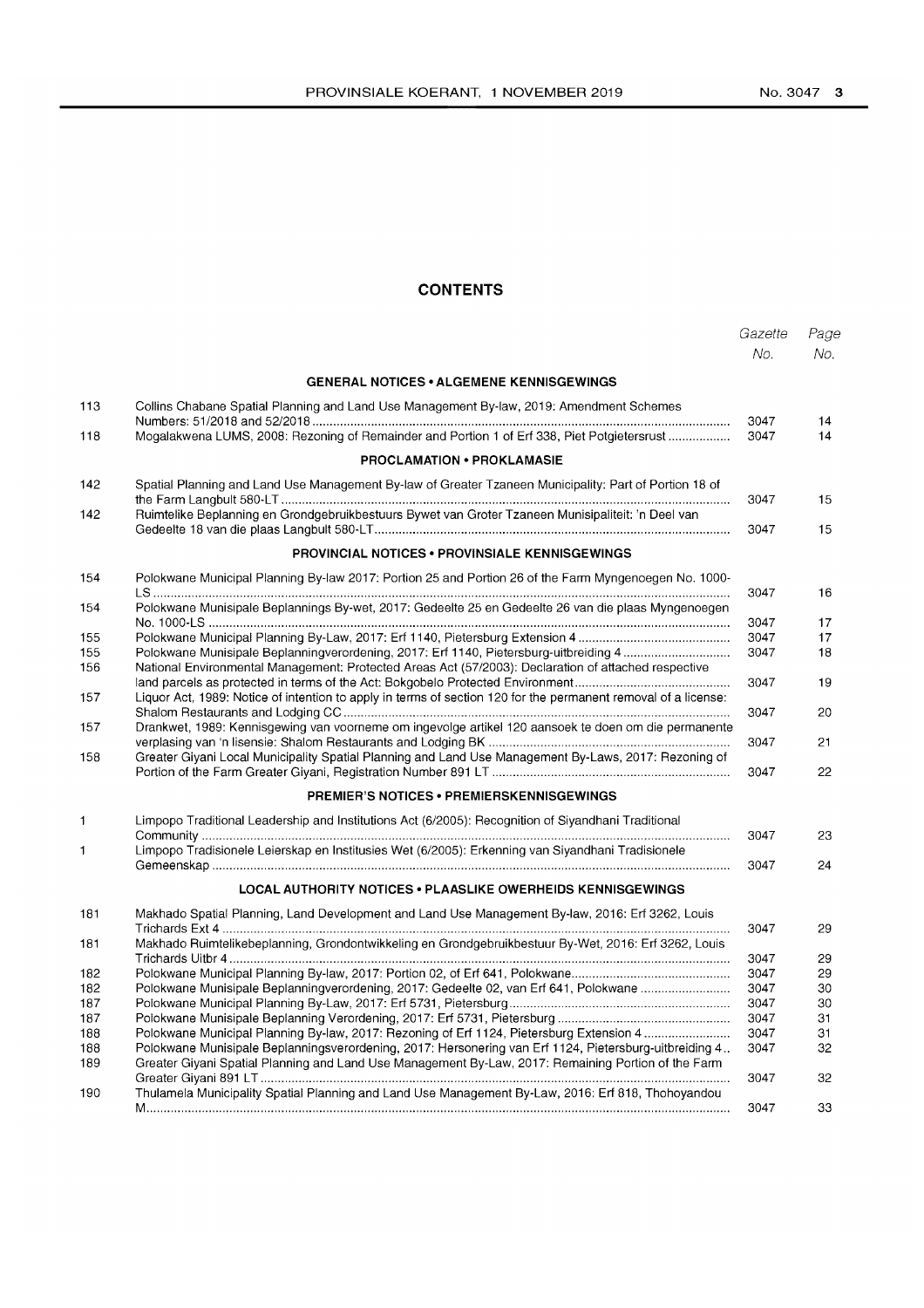$\Box$ 

 $\tilde{\phantom{a}}$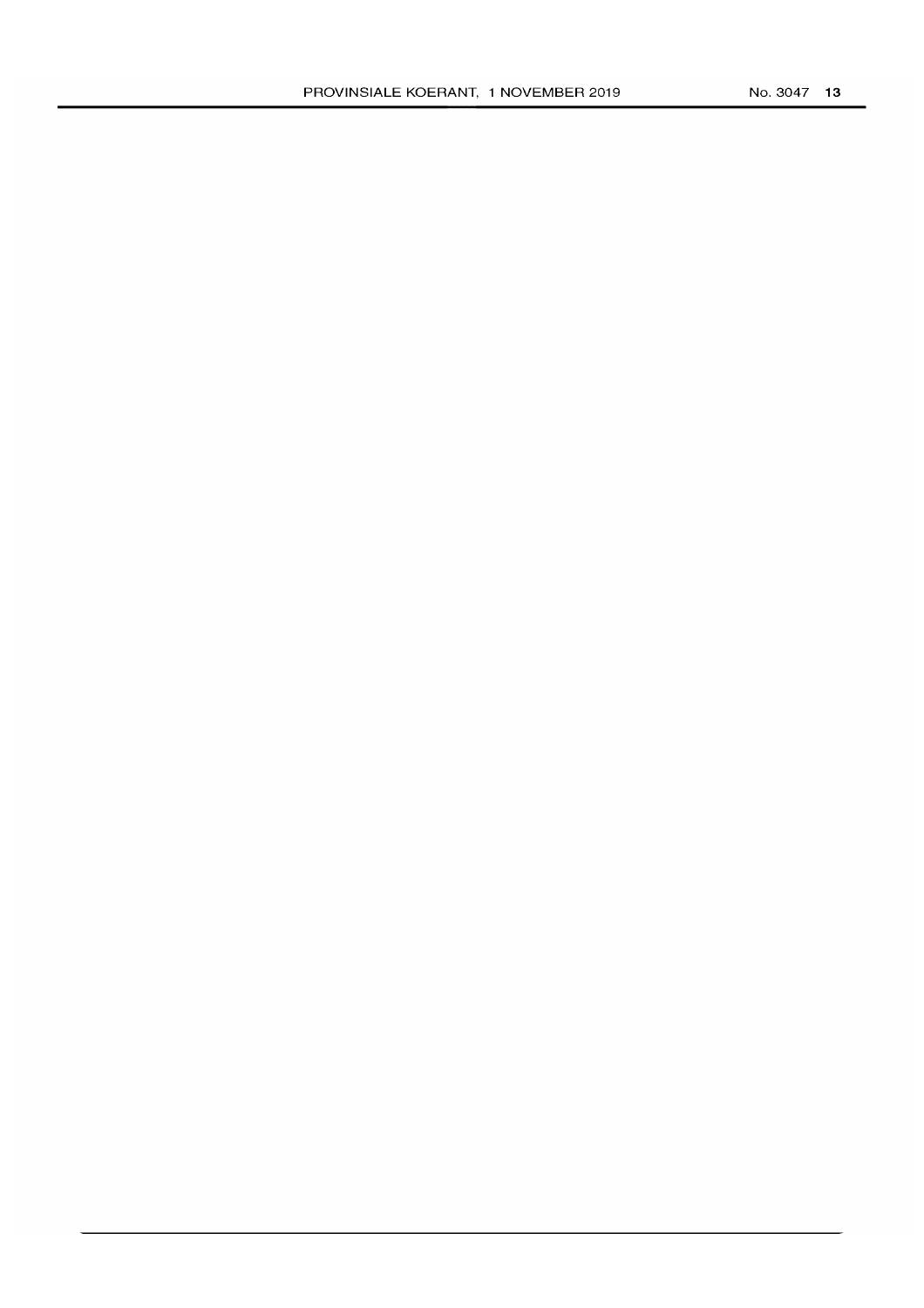## GENERAL NOTICES • ALGEMENE KENNISGEWINGS

### **NOTICE 113 OF** 2019

COLLINS CHABANE LAND USE SCHEME, 2018

AMENDMENT SCHEME NUMBER: 51/2018 and *52/2018*  NOTICE OF APPLICATION FOR REZONING IN TERMS OF SECTION 64 OF THE COLLINS CHABANE SPATIAL PLANNING

AND LAND USE MANAGEMENT BY-LAW, 2019.

I, Muthivhi Thabelo of Afriplan Development Consultants, being the authorized Town Planner hereby give notice for the applications lodged in terms of Section 64 ofThe Collins Chabane Spatial Planning and Land Use Management Bylaw, 2019 that the owners of the following properties have applied to Collins Chabane Local Municipality for rezoning on:

- 1. Site at Mavambe on Remainder of The Farm Mawambe's Location 281- MT from "Agriculture" to "Residential 3" to allow for the establishment of Bed and Breakfast (B&B).
- 2. Stand No. 810 Mavambe on Portion of The Farm Mawambe's Location 281- MT from "Agriculture" to "Business 1" to allow for the establishment of Place of Refreshment.

Particulars of the applications will lie for inspection during normal office hours at the office of the Manager, Spatial Planning and Land Use, Collins Chabane Local Municipality, Malamulele for the period of 30 days from the first day of the notice. Objections and/or comments or representation in respect of the application must be lodged with or made in writing to the Municipal Manager at the above address or at Collins Chabane Local Municipality, Private Bag X9271, MALAMULELE, 0982 within 30 days from the date of first publication. Address of the applicant: P. 0 Box 1346, Thohoyandou, 0950; Cell: 079 473 7531; Email: afriplan.consultants@gmail.com .

25-1

### COLLINS CHABANE LAND USE SCHEME, 2018

AMENDMENT SCHEME NUMBER: 51/2018 na *52/2018* 

XITIVISO XA XIKOMBELO XO CINCA MATIRHISELO YA MISAVA HI KU LANDZA NAWU WA SECTION 64 OF THE COLLINS CHABANE SPATIAL PLANNING AND LAND USE MANAGEMENT BY-LAW, 2019.

Mina, Muthivhi Thabelo wa Afriplan Development Consultants, Town Planner wa vanyi va ndhawu, mi tivisa swikombelo leswi endliweke hi ku landza nawu wa Section 64 ya Collins Chabane Spatial Planning and Land Use Management By-Law, 2019 lowu va endleke swikombelo eka Masipala wa Collins Chabane swa ku cinca matirhiselo ya misava eka:

- 1. Ndhawu eka Mavambe ka Remainder of The Farm Mawambe's Location 281- MT xa "Agriculture" lexi xi va xa "Residential 3" ra Bed and Breakfast (B&B).
- 2. Stand NO.810 Mavambe ka Portion of The Farm Mawambe's Location 281- MT xa "Agriculture" lexi xi va xa "Business 1" ra Place of Refreshment.

Swilo swa swikombelo leswi swi ta lawuriwa eka mufambisi wa Doroba ni vufambisi bya masipala, Spatial Planning and Land Use, Collins Chabane Local Municipality, Malamulele hi masiku yo ringana 30 ku sukela siku ro sungula ra xitiviso. Swibumabumelo ni swiletelo swa xikombelo swi fanele ku rhumeriwa eka masipala eka address leyi landzelaka: Collins Chabane Local Municipality, Private Bag X9271, MALAMULELE, 0982 ku nga si hela masiku ya 30 ya xitiviso lexi tivisiweke. Address ya mukomberi: P. O Box 1346, Thohoyandou, 0950; Cell: 079 473 7531; Email: afriplan.consultants@gmail.com .

 $25 - 1$ 

### **NOTICE 118 OF** 2019

### **MOGALAKWENA MUNICIPALITY RECTIFICATION NOTICE MOGALAKWENA AMENDMENT SCHEME 15**

Notice is hereby given that Proclamation Notice no. 3016 for the rezoning of Remainder and Portion 1 of Erf 338 Piet Potgietersrust erroneously referred to "Business 4", the correct zoning category being "Business 2", the error having resulted from the rationalization of zoning categories in the Mogalakwena LUMS, 2008. All relevant documentation has been amended/rectified.

Municipal Manager Mogalakwena Municipality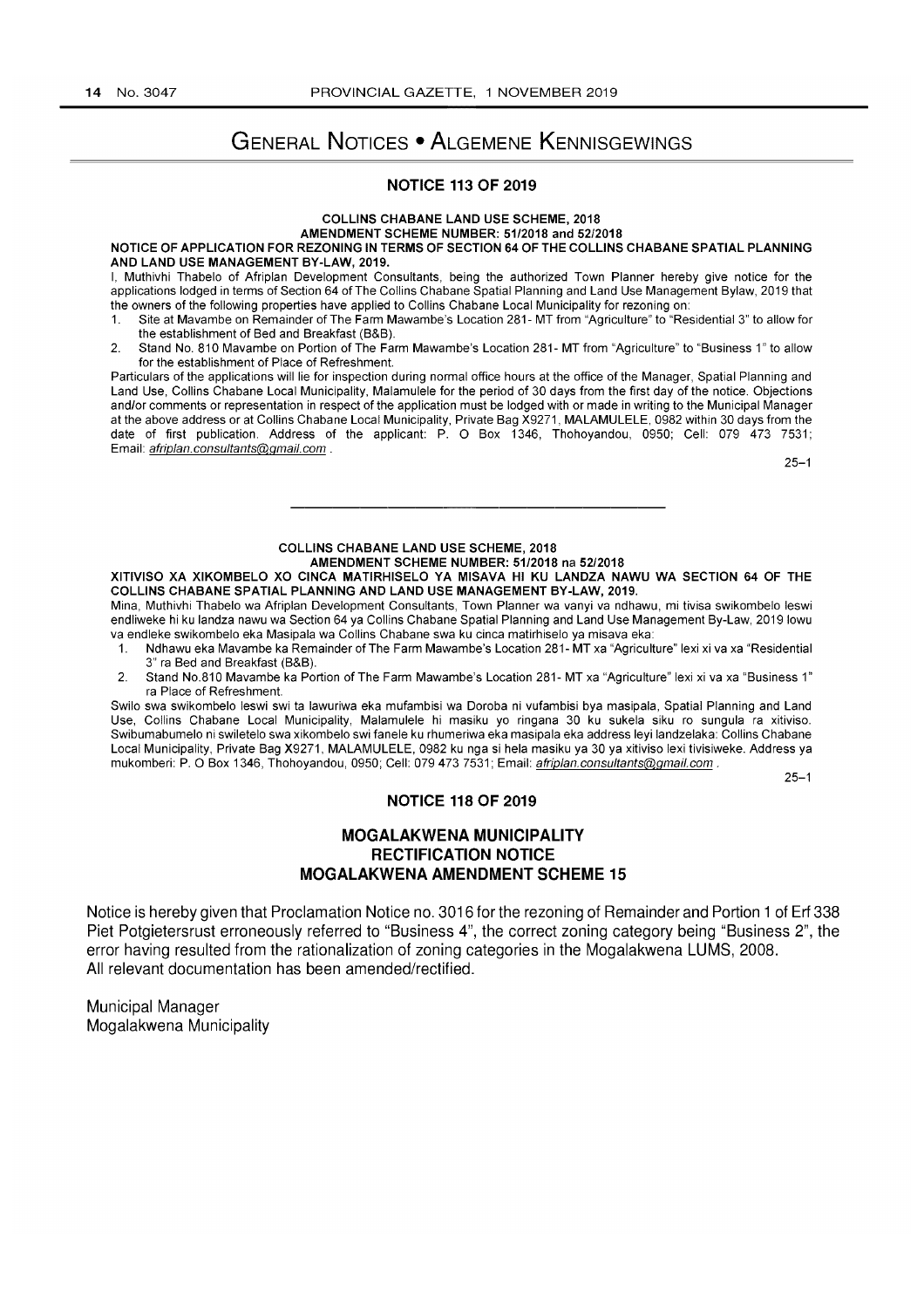### PROCLAMATION • PROKLAMASIE

### **PROCLAMATION 142 OF 2019**

### **GREATER TZANEEN MUNICIPALITY TZANEEN AMENDMENT SCHEME 426**

It is hereby notified in terms of the provisions of Section 57 of the Spatial Planning and Land Use Management By-Law of Greater Tzaneen Municipality read together with Section 57(1)(a) of the Town-Planning and Townships Ordinance, 1986 (Ordinance 15 of 1986), that the Greater Tzaneen Municipality has approved the amendment of the Tzaneen Town Planning Scheme, 2000 by the rezoning of Part of Portion 18 of the Farm Langbult 580-LT from "Agriculture" to "Special" for Guesthouse, Overnight Accommodation, Conference facilities and Social Hall (with Annexure 267).

Map 3 and the scheme clauses of the amendment scheme are filed with the Municipal Manager of the Greater Tzaneen Municipality, TZANEEN, and the Director: Department Co-operative Governance, Human Settlements and Traditional Affairs, POLOKWANE, and are open for inspection during normal office hours.

This amendment is known as Tzaneen Amendment Scheme 426 and shall come into operation on the date of publication of this notice.

### **MR.** B.S. **MATLALA MUNICIPAL MANAGER**

Municipal Offices P.O. Box 24 Tzaneen 0850

Date Notice No.

1 November 2019 PO 27/2019

### **PROKLAMASIE 142 VAN 2019**

### **GROTER TZANEEN MUNISIPALITEIT TZANEEN WYSIGINGSKEMA 426**

Hiermee word ingevolge die bepalings van Artikel 57 van die Ruimtelike Beplanning en Grondgebruikbestuurs Bywet van Groter Tzaneen Munisipaliteit saamgelees met Artikel 57(1 )(a) van die Ordonnansie op Dorpsbeplanning en Dorpe, 1986 (Ordonnansie 15 van 1986), bekend gemaak dat die Groter Tzaneen Munisipaliteit die wysiging van die Tzaneen Dorpsbeplanningskema, 2000 goedgekeur het, deur die hersonering van 'n Deel van Gedeelte 18 van die Plaas Langbult 580-LT vanaf "Landbou" na "Spesiaal" vir Gastehuis, Oornag Akkommodasie, Konferensie Fasiliteite en Geselligheid Saal (met Bylaag 267).

Kaart 3 en die skemaklousules van hierdie wysigingskema word deur die Munisipale Bestuurder van die Grater Tzaneen Munisipaliteit, TZANEEN, en die Direkteur: Departement Samewerkende Regering, Behuising en Tradisionele Sake, POLOKWANE, in bewaring gehou en Ie gedurende gewone kantoorure ter insae.

Hierdie wysiging staan bekend as Tzaneen Wysigingskema 426 en tree op datum van publikasie van hierdie kennisgewing in werking.

### **MNR.** B.S. **MATLALA MUNISIPALE BESTUURDER**

Munisipale Kantore Posbus 24 Tzaneen 0850

Datum Kennisgewing Nr

: 1 November 2019 PD27/2019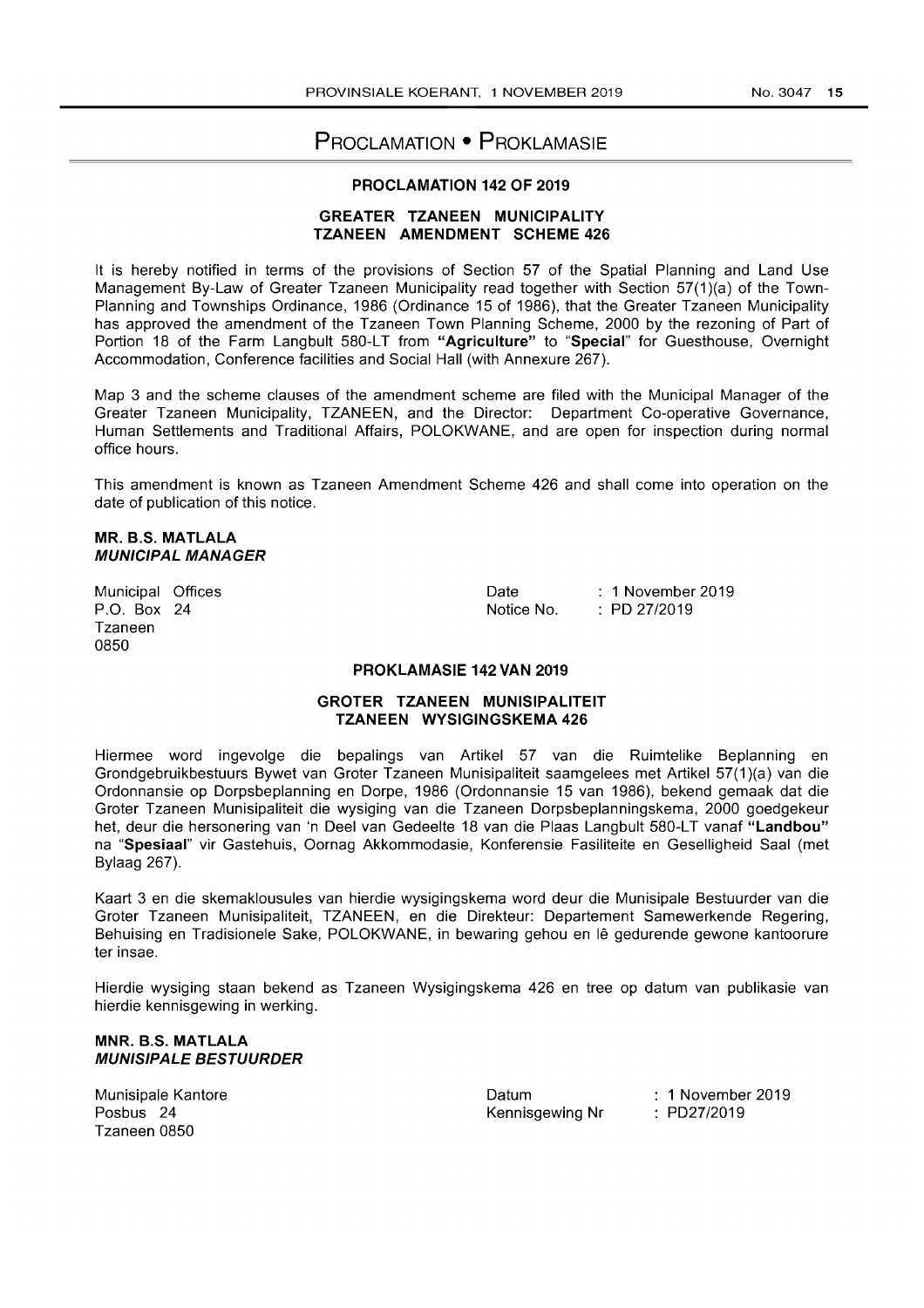### PROVINCIAL NOTICES • PROVINSIALE KENNISGEWINGS

### **PROVINCIAL NOTICE 154 OF 2019**

### **NOTICE OF AN APPLICATION IN TERMS OF SECTION 67(1)(b) OF THE POLOKWANE MUNICIPAL PLANNING BY-LAW, 2017 FOR THE CONSOLIDATION AND SIMULTANEOUS SUBDIVISION OF PORTIONS 25 AND 26 OF THE FARM MYNGENOEGEN NO.1 OOO-LS**

**I,** Douw Gerbrand Steyn, of Van Rensburg & Steyn Land Surveyors, being the authorized agent of the registered owners of Portion 25 and Portion 26 of the farm Myngenoegen No. 1000-LS hereby give notice in terms of Section 67(1 )(b) of the Polokwane Municipal Planning By-law 2017, that I have applied to Polokwane Municipality for the consolidation and simultaneous subdivision of Portion 25 and Portion 26 of the farm Myngenoegen No.1 OOO-LS.

Particulars of the application will lie for inspection during normal office hours at the office of the Manager, Spatial Planning and Land Use Management, at Polokwane Municipality, Second Floor, West Wing, Civic Centre, Cnr of Landdros Mare and Bodenstein Streets, Polokwane, 0699 for a period of 28 days from the 25th of October 2019.

Objections to or representation in respect of the application must be lodge with or made in writing to the Manager, Spatial Planning and Land Use Management, at the above address or at P.O. Box 111 Polokwane, 0700 within a period of 28 days from the 25th of October 2019

Address of agent: Van Rensburg & Steyn Land Surveyors, P.O. Box 333, Polokwane, 0700.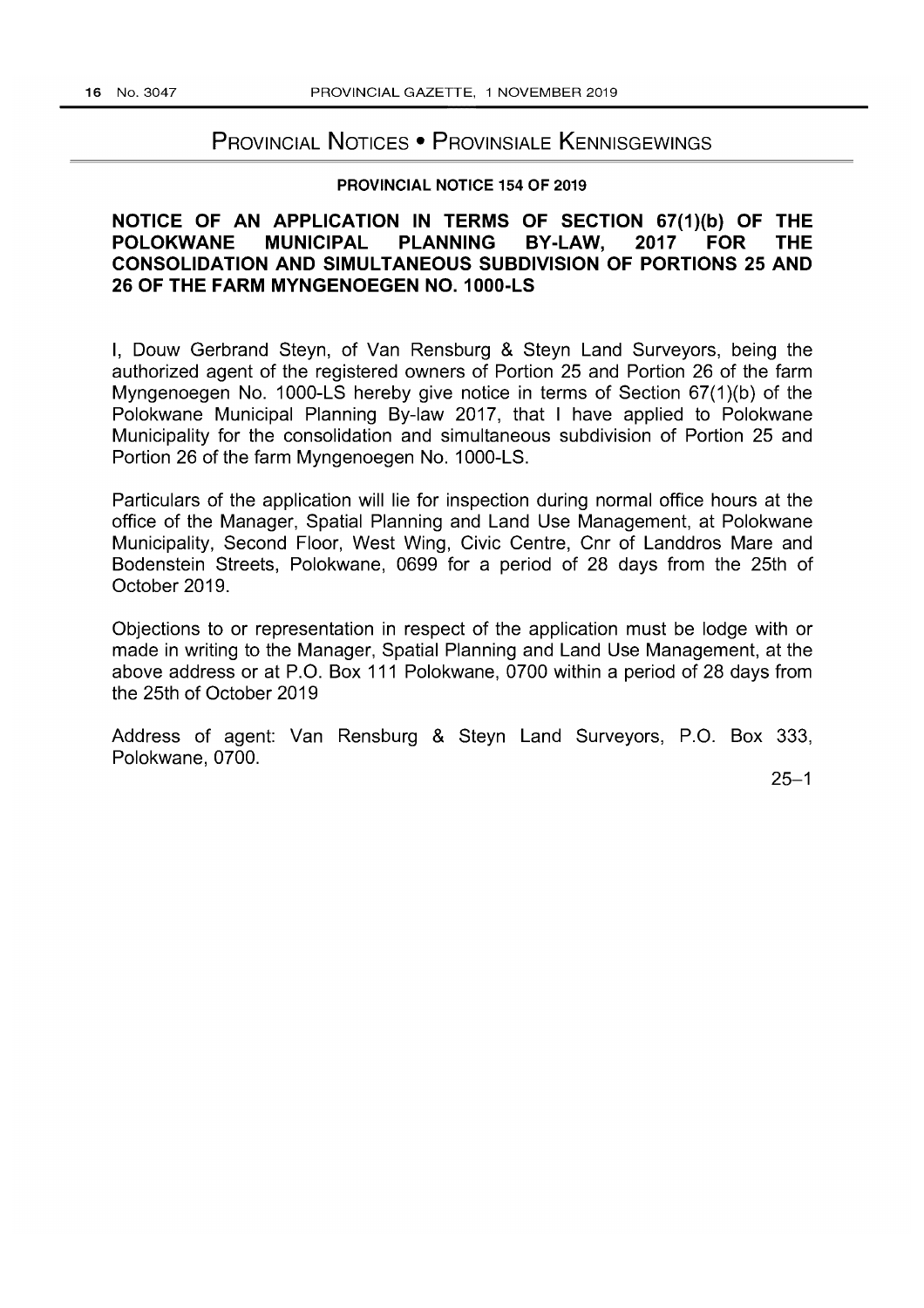### PROVINSIALE KENNISGEWING 154 VAN 2019

### KENNISGEWING VAN AANSOEK INGEVOLGE ARTIKEL 67(1)(b) VAN DIE POLOKWANE MUNISIPALE BEPLANNINGS BY-WET, 2017 VIR DIE KONSOLIDASIE EN GELYKTYDIGE ONDERVERDELING VAN GEDEELTES 25 EN 26 VAN DIE PLAAS MYNGENOEGEN NO. 1000-LS

Ek, Douw Gerbrand Steyn van Van Rensburg en Steyn Landmeters, synde die gemagtigde agent van die geregistreerde eienaars van Gedeelte 25 en Gedeelte 26 van die plaas Myngenoegen No. 1000-LS gee hiermee kennis ingevolge Artikel 67(1 )(b) van die Polokwane Munisipale Beplannings By-wet, 2017, dat ek aansoek gedoen het vir die konsolidasie en getyktydige onververdeling van Gedeelte 25 en Gedeelte 26 van die plaas Myngenoegen No.1 OOO-LS.

Besonderhede van die aansoek lê ter insae gedurende gewone kantoor ure by die kantoor van die Bestuurder, Ruimtelike Beplanning en Grondgebruikbeheer, Tweede Vloer, Wesvleuel, Burgersentrum, H/v Landdros Mare en Bodenstein Straat, Polokwane, 0699 vir 'n tydperk van 28 dae vanaf 25ste Oktober 2019.

Besware teen of vertoë ten opsigte van die aansoek moet binne 'n tydperk van 28 dae vanaf die 25ste Oktober 2019 skriftelik by of tot die Bestuurder, Ruimtelike Beplanning en Grondgebruikbeheer by bovermelde adres of by Posbus 111, Polokwane, 0700 ingedien of gerig word.

Adres van agent, Van Rensburg & Steyn Landmeters, Posbus 333, Polokwane, 0700.

 $25 - 1$ 

### PROVINCIAL NOTICE 155 OF 2019

### AMENDMENT OF POLOKWANE/PERSKEBULT TOWN PLANNING SCHEME, 2016 (AMENDMENT SCHEME 186)

We, Ntholo Development Consultants and Projects being the authorized agent of the owner of Erf 1140 Pietersburg Extension 4 situated at no. 74 Kleinberg Street, hereby give notice in terms of Section 95(1)(a) of the Polokwane Municipal Planning By-Law, 2017, that we have applied to Polokwane Municipality for the amendment of the Polokwane/Perskebult Town Planning Scheme, 2016, by rezoning the abovementioned property from "Residential 1" to "Residential 3" for a Residential Building in terms of Section 61 of the Polokwane Municipal Planning By-La, 2017.

Particulars of the application will lie for inspection during normal office hours at the office of the Town Planners, Second Floor, West Wing, Civic Centre, Landdros Mare Street, Polokwane Municipality Planning By-Law, 2017.

Objections to or representations in respect of the applications must be lodged with or made in writing within a period of 28 days from 25 October 2019 to 22 November 2019 to Manager: City Planning and Property Management at the abovementioned address or at P.O. Box 111, Polokwane, 0700.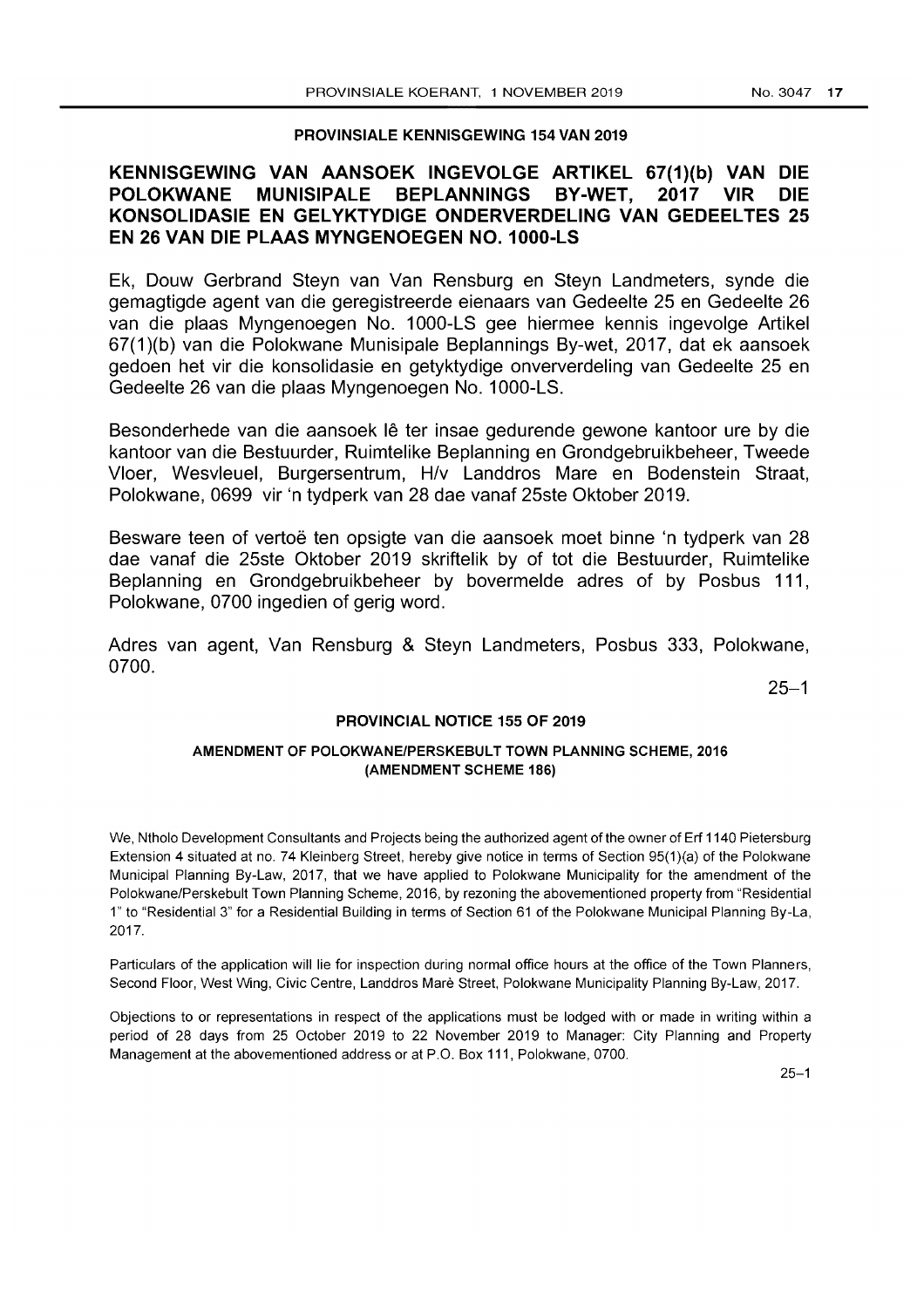### **PROVINSIALE KENNISGEWING 155 VAN 2019**

### **WYSIGING VAN POLOKWANE I PERSKEBULT DORPSBEPLANNINGSKEMA, 2016 (WYSIGINGSKEMA 186)**

Ons, Ntholo Development Consultants and Projects, is die gemagtigde agent van die eienaar van Erf 1140 Pietersburg Uitbreiding 4, geleë te no. Kleinbergstraat 74, gee hiermee kennis in terme van Artikel 95 (1) (a) van die Polokwane Munisipale Beplanningverordening, 2017, dat ons by Polokwane Munisipaliteit aansoek gedoen het om die wysiging van die Polokwane / Perskebult Town Planning Scheme, 2016, deur die bogenoemde eiendom te hersoneer van "Residensieel 1" na "Residensieel 3" vir 'n residensiele gebou in terme van Artikel 61 van die Polokwane Munisipale Beplanning By-La, 2017.

Besonderhede van die aansoek Ie ter insae gedurende gewone kantoorure by die kantoor van die Stadsbeplanners, Tweede Vloer, West Wing, Burgersentrum, Landdros Marestraat, Polokwane Munisipaliteit se beplanning vir beplanning, 2017.

Besware teen of vertoe ten opsigte van die aansoeke moet binne 'n tydperk van 28 dae vanaf 25 Oktober 2019 tot 22 November 2019 skriftelik by die Bestuurder: Stedelike Beplanning en Eiendomsbestuur by bovermelde adres of by P.O. ingedien of gerig word. Box **111,** Polokwane, 0700.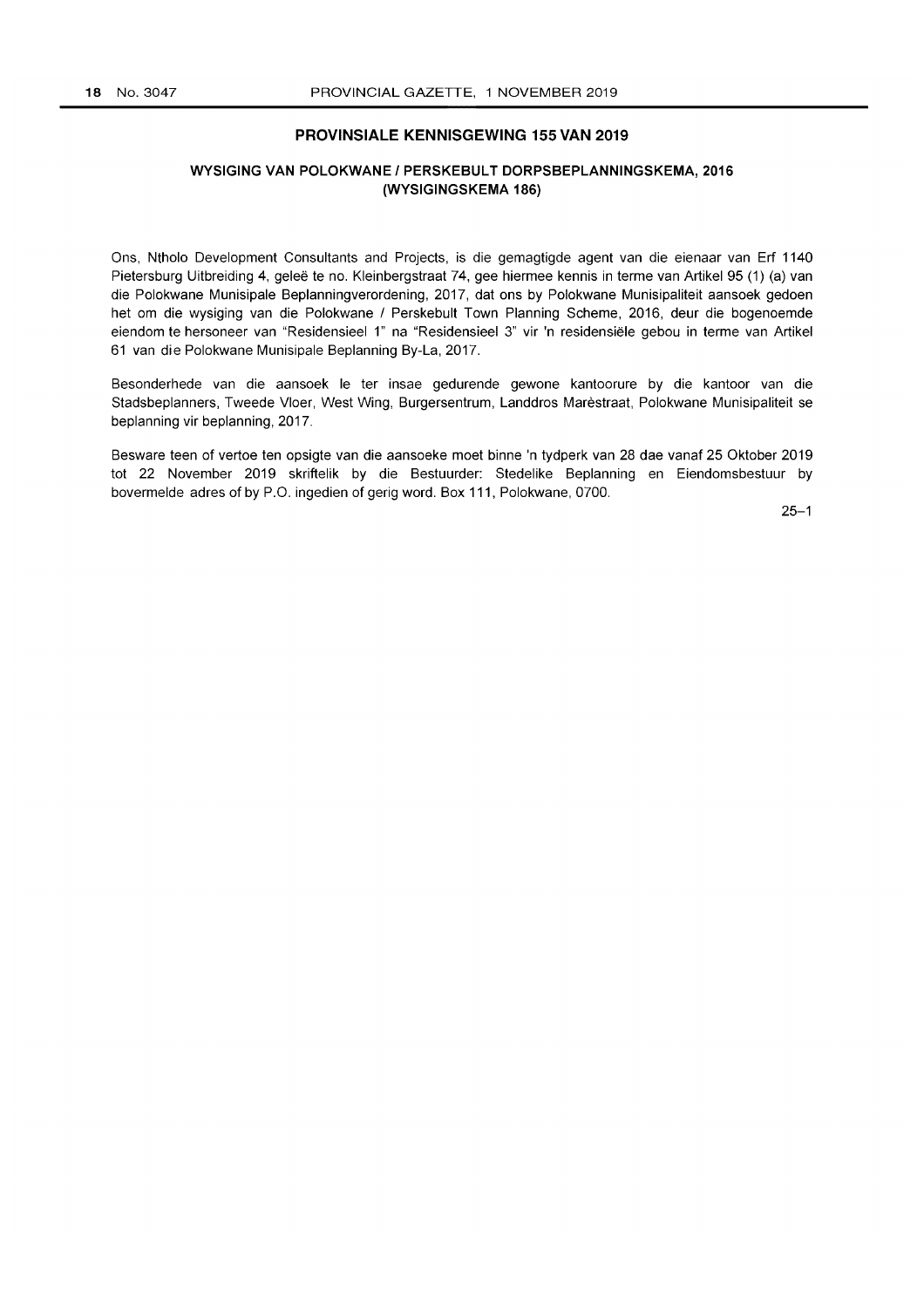**PROVINCIAL NOTICE 156 OF 2019** 



PROVINCIAL GOVERNMENT REPUBLIC OF SOUTH AFRICA

### DEPARTMENT OF ECONOMIC DEVELOPMENT, ENVIRONMENT &: TOURiSM

### LIMPOPO PROVINCIAL GOVERNMENT

DEPARTMENT OF ECONOMIC DEVELOPMENT, ENVIRONMENT AND TOURISM

NO. 12/6/9 DECLARATION BOKGOBELO 2019

NATIONAL ENVIRONMENTAL MANAGEMENT: PROTECTED AREAS ACT, 2003

### (ACT NO. 57 OF 2003)

### DECLARATION OF ATTACHED RESPECTIVE lAND PARCELS AS PROTECTED ENVIRONMENT IN TERMS OF THE NATIONAL ENVIRONMENTAL MANAGEMENT: PROTECTED AREAS ACT. 2003(ACT NO 57 OF 2003)

I, THABO ANDREW MOKONE, Member of the Executive Council for Economic Development Environment and Tourism, hereby declare by virtue of the power vested in me under section 28 (1) of the National Environmental Management: Protected Areas Act, 2003{Act no 57 of 2003) respective land parcels, as fisted in the attached schedule, as BOKGOBELO Protected Environment.

Hon. Thabo Andrew Mokone, MPL MEC: Economic Deyelopment. Environment and Tourism

\ \ DATE: \

**BOKGOBELO PROTECTED ENVIRONMENT** 

**FARM SCHEDULE** 

- **Nooitverwacht 791 KS**
- **Nooitgezien 761 KS**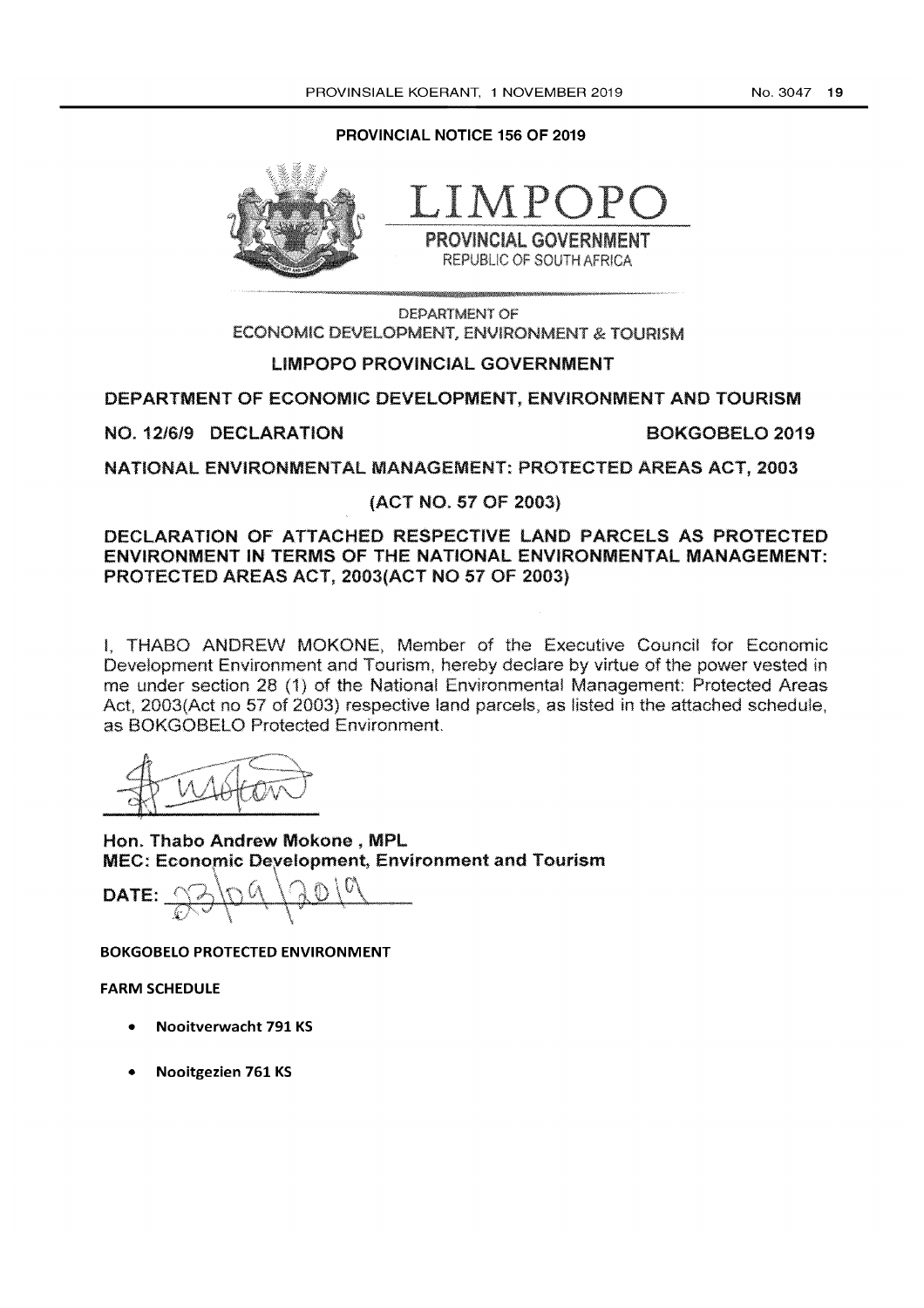2.

3.

4.

### PROVINCIAL NOTICE 157 OF 2019

### **OCEAN BASKET (MODIMOLLE)**

### LIQUOR ACT, 1989 [REG 82(1)]

FORM 13

### NOTICE OF INTENTION TO APPLY IN TERMS OF SECTION 120 FOR THE PERMANENT REMOVAL OF A LICENSE

Notice is hereby given that it is the intention to lodge the abovementioned application, particulars of which appear hereunder, with the Magistrate of the district referred to in Section 4 on **1 NOVEMBER 2019** 

1. Full names, street and postal address of the applicant:

| * Full name of applicant                                            |               | <b>SHALOM RESTAURANTS AND LODGING CC</b>                                  |
|---------------------------------------------------------------------|---------------|---------------------------------------------------------------------------|
| * ID or registration number of applicant:                           |               | B2011/029219/23                                                           |
| * Street address of the applicant                                   | $\mathcal{L}$ | <b>MODI MALL, THABO MBEKI DRIVE, MODIMOLLE</b>                            |
| * Postal address of the applicant                                   | ÷             | <b>c/o EMIL SCHEEPERS ATTORNEYS,</b><br>PO BOX 72478, LYNNWOOD RIDGE 0040 |
| Kind of license to be removed                                       | ÷             | <b>RESTAURANT LIQUOR LICENSE</b>                                          |
| Kind of liquor to be sold                                           |               | ALL KINDS OF LIQUOR                                                       |
| Full address of licensed premises and<br>district in which situated |               | SHOP 111, MODI MALL, ERF 2900, THABO MBEKI<br><b>DRIVE, MODIMOLLE</b>     |
| * District                                                          |               | <b>MODIMOLLE</b>                                                          |

5. Name under which business is to be conducted and full address of other premises

|    | * Name under which business is to be                                              |           |                                                                                      |
|----|-----------------------------------------------------------------------------------|-----------|--------------------------------------------------------------------------------------|
|    | conducted                                                                         | ٠         | <b>OCEAN BASKET (MODIMOLLE)</b>                                                      |
|    | * Full address of premises                                                        | $\bullet$ | SHOP 7, SPARROW (SHOPRITE) CENTRE, ERVEN<br>401-404, NELSON MANDELA DRIVE, MODIMOLLE |
|    | * Province                                                                        | ÷         | <b>LIMPOPO</b>                                                                       |
| 6. | Determination, consent, approval or<br>authority applied for (see regulation 83). |           | SECTION $41(1)(a)$                                                                   |
|    | * Advertiser Name                                                                 | ٠.        | <b>EMIL SCHEEPERS ATTORNEYS</b>                                                      |
|    | * Advertiser Address                                                              | ٠.        | PO BOX 72478, LYNNWOOD RIDGE 0040                                                    |
|    | * Advertiser e-mail                                                               | ÷         | e.scheepers@mweb.co.za                                                               |
|    | * Advertiser telephone                                                            | ٠         | 0861112791                                                                           |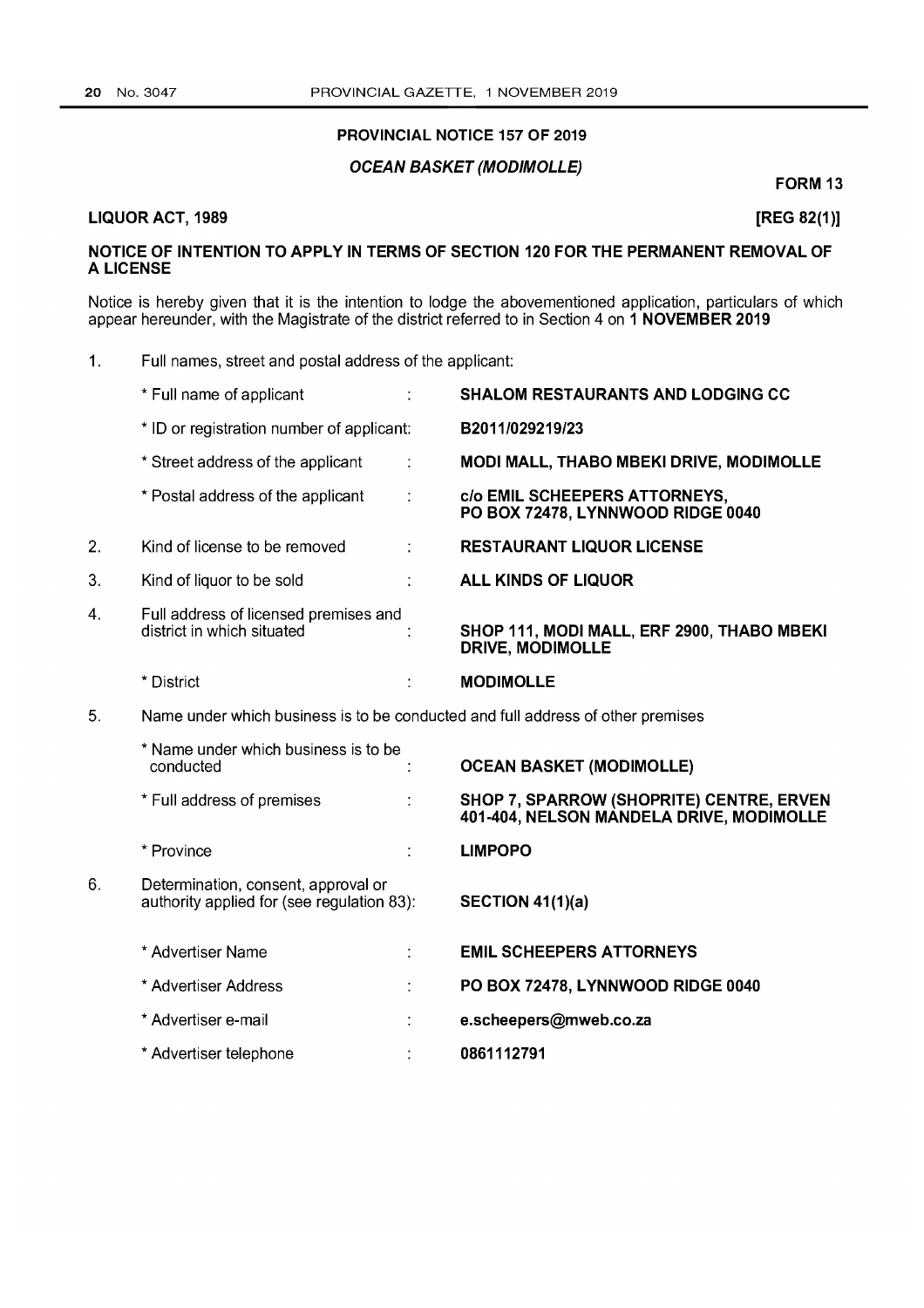### **PROVINSIALE KENNISGEWING 157 VAN 2019**

**VORM13** 

### **DRANKWET, 1989** [REG 82(1)]

2.

3.

4.

6.

### **KENNISGEWING VAN VOORNEME OM INGEVOLGE ARTIKEL 120 AANSOEK TE DOEN OM DIE PERMANENT4E VERPLASING VAN 'n LlSENSIE**

Kennisgewing geskied hiermee dat dit die voorneme is om bogenoemde aansoek, waarvan die besonderhede hieronder verskyn, by die Landdros van die distrik in deel4 genoem, in te dien op **1 NOVEMBER 2019** 

1. Volle naam, straat- en posadres van die aansoeker:

| * Volle naam van aansoeker                                            |   | <b>SHALOM RESTAURANTS AND LODGING BK</b>                                |
|-----------------------------------------------------------------------|---|-------------------------------------------------------------------------|
| * IDnommer of registrasienommer<br>van aansoeker                      |   | B2011/029219/23                                                         |
| * Straatadres van aansoeker                                           |   | <b>MODI MALL, THABO MBEKIRYLAAN, MODIMOLLE</b>                          |
| * Posadres van die aansoeker                                          | ÷ | p/a EMIL SCHEEPERS PROKUREURS,<br>POSBUS 72478, LYNWOODRIF 0040         |
| Soort lisensie wat verplaas sal word                                  | 2 | <b>RESTAURANTDRANKLISENSIE</b>                                          |
| Soort drank wat verkope sal word                                      | ÷ | ALLE SOORTE DRANK                                                       |
| Volledige adres van gelisensieerde<br>perseel en distrik waarin geleë | ÷ | WINKEL 111, MODI MALL, ERF 2900, THABO<br><b>MBEKIRYLAAN, MODIMOLLE</b> |
| Distrik                                                               |   | <b>MODIMOLLE</b>                                                        |
|                                                                       |   |                                                                         |

5. Naam waaronder besigheid gedoen sal word en volledige adres van ander perseel

| * Naam waaronder besigheid gedoen<br>sal word                                                        | $\blacksquare$ | <b>OCEAN BASKET (MODIMOLLE)</b>                                                                           |
|------------------------------------------------------------------------------------------------------|----------------|-----------------------------------------------------------------------------------------------------------|
| * Volledige adres van ander perseel                                                                  | $\sim$         | <b>WINKEL 7, SPARROW (SHOPRITE) SENTRUM OP</b><br>ERWE 401-404, NELSON MANDELARYLAAN,<br><b>MODIMOLLE</b> |
| * Provinsie                                                                                          | ٠              | <b>LIMPOPO</b>                                                                                            |
| Bepaling, toestemming, goedkeuring of<br>magtiging waarom aansoek gedoen word<br>(sien regulasie 83) |                | ARTIKEL $41(1)(A)$                                                                                        |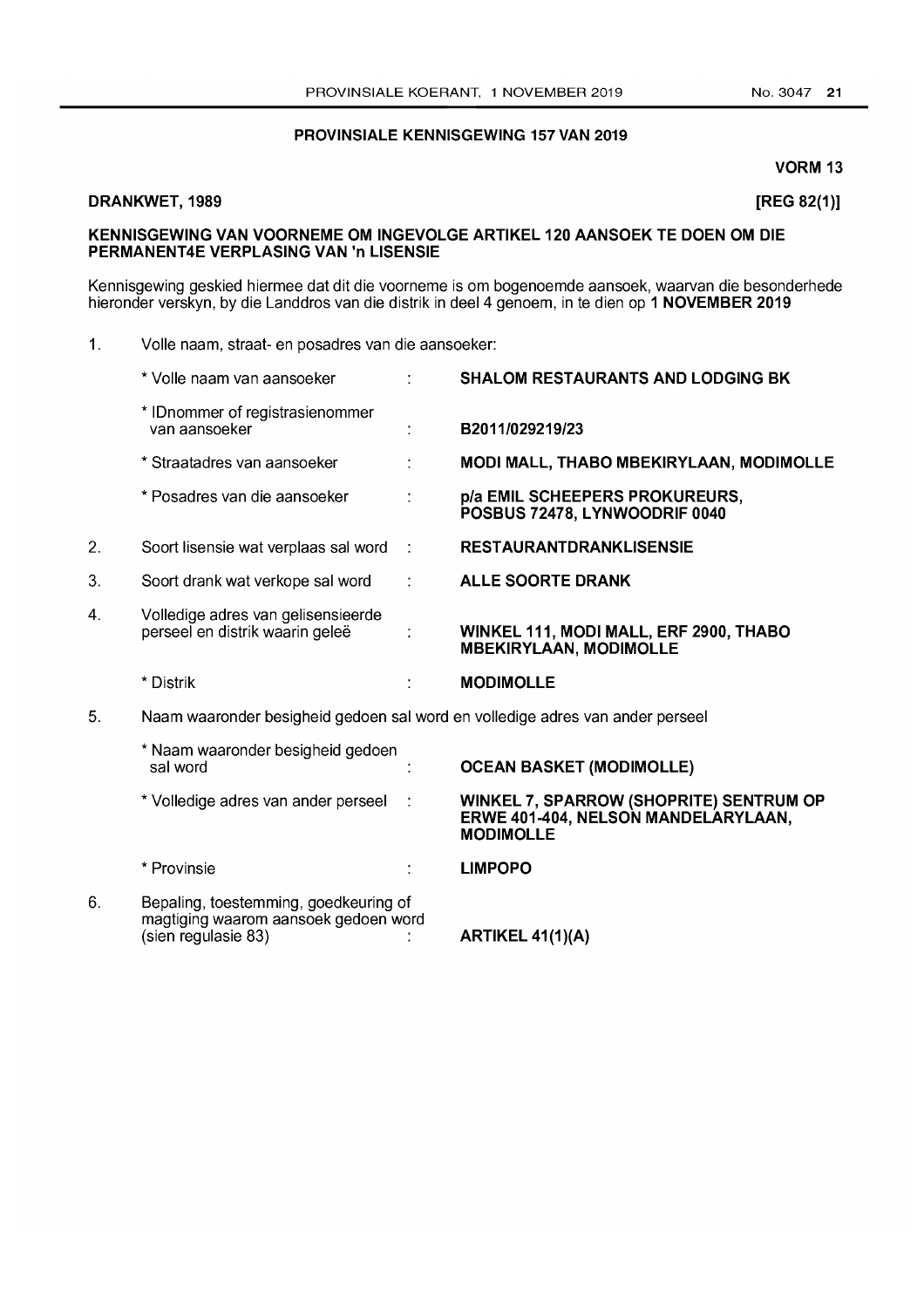### **PROVINCIAL NOTICE 158 OF 2019**

### **GREATER GIYANI LOCAL MUNICIPALITY NOTICE**

We, Ratshiita Development Specialist (Pty) Ltd have lodged a land development application in terms of Section 63 and 85 of the Greater Giyani Local Municipality Spatial Planning and Land Use Management By-Laws, 2017 read together with Provision of Regulation 14 of the Spatial Planning and Land Use Management Regulation: Land Use Management and General Matters, 2015 Under (Act 16 of 2013) for:

Rezoning of portion of the farm Greater Giyani Registration Number 891 LT from "Agricultural" to "Special" for filling station and convenient shop

Particulars of the application will lie for inspection during normal office hours at the office of the municipal manager of Greater Giyani Local Municipality, Main Road BA 59, Giyani Civic Centre for the period of 30 days from the first day of the publication.

Objection to/representation in respect of the application can be lodged with or made in writing to the above address within the period of 30 days from the first day of the publication.

Address of the Applicant: Address of agent: Ratshiita development Specialists (Pty) Ltd, P.O Box 385 Tshidimbini, 0972 cell: 0718942541

### **XITIVISO XA GREATER GIYANI LOCAL MUNICIPALITY**

Hina va Ratshiita Development Specialist (Pty) Ltd Hi nyika xitiviso ku ya hi xiyenge xa 63 and 85 of the Greater Giyani Local Municipality Spatial Planning and Land Use Management By-Laws, 2017 xi hlayiwa xikanwe na xiyenge xa Regulation 14 of the Spatial Planning and Land Use Management Regulation: Land Use Management and General Matters, 2015 Under (Act 16 of 2013) leswaku :

Hi cinca matirhelo ya xiphemu xa purasi ra Greater Giyani Registration Number 891 LT from "Agricultural" kuya eka "Special" hi xikongomelo xo aka gharajhi ya ti petirolo na vhengele

Voxokoxoko bya xikombelo lexi byi nga kumeka hi nkarhi wa ntirho eka hofisi ya mufambisi wa masipala, Main Road BA 59, Giyani Civic Centre for 30 wa masiku ku sukela hi siku ro sungula ra xitiviso .

Swivilelo kumbe swibumabumelo swi nga yisiwa eka mufambisi wa masipala eka kherefu leyi nga kwala hansi kunga se hela masiku ya 30 ku sukela siku ro sungula ra xitiviso.

Kherefu ya mukomberi hi leyi: Ratshiita Development Specialists (Pty) Ltd, P.O Box 385 Tshidimbini, 0972 cell: 0718942541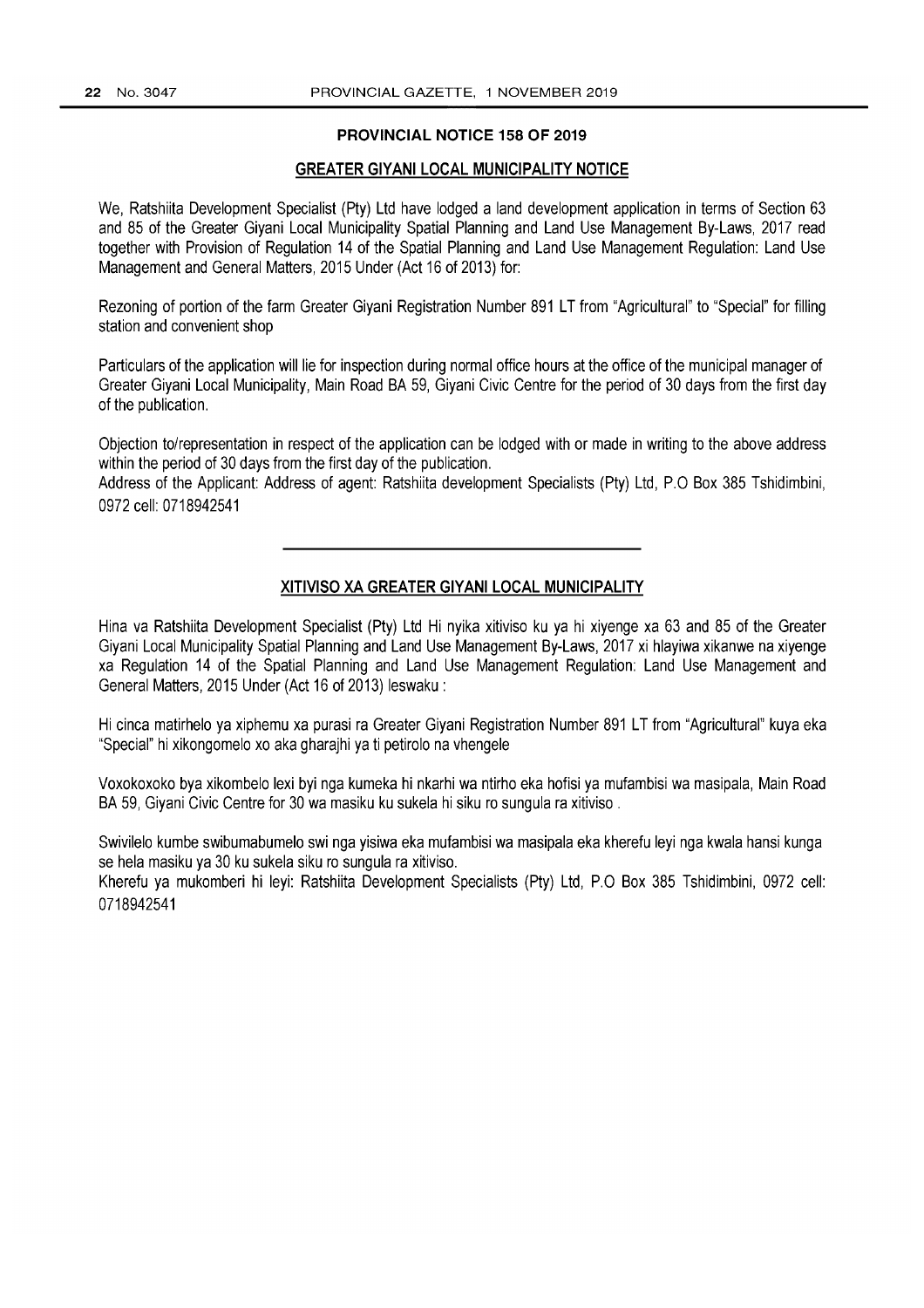# PREMIER'S NOTICES • PREMIERSKENNISGEWINGS

### PREMIER'S NOTICE 1 OF 2019

### LIMPOPO PROVINCIAL ADMINISTRATION

### OFFICE OF THE PREMIER

### NOTICE BY THE PREMIER OF LIMPOPO

# LIMPOPO TRADITIONAL LEADERSHIP AND INSTITUTIONS ACT, 2005 (ACT NO.6 OF 2005): RECOGNITION OF SIYANDHANI TRADITIONAL COMMUNITY

I, Chupu Stanley Mathabatha hereby publish in terms of section 3(6)(c) of the Limpopo Traditional Leadership and Institutions Act, 2005 (Act No.6 of 2005), the recognition of the following community as a Traditional Community in terms of section 3(4) of the said Act:

| <b>Name</b>                       | Siyandhani Traditional Community        |
|-----------------------------------|-----------------------------------------|
| <b>Population size</b>            | 6418                                    |
| <b>Territorial Area</b>           | Siyandhani Block 19, Jim Nghalalume and |
|                                   | Mapuve Block 18                         |
| Date of recognition               | 6 August 2019                           |
| No. of councillors determined     | 18 (eighteen)                           |
| for the traditional council to be |                                         |
| established                       |                                         |

DATED AT POLOKWANE THIS <u>03</u> 1 / 0 12019.

ANLEY MATHABATHA ÉMIÉR: LIMPOPO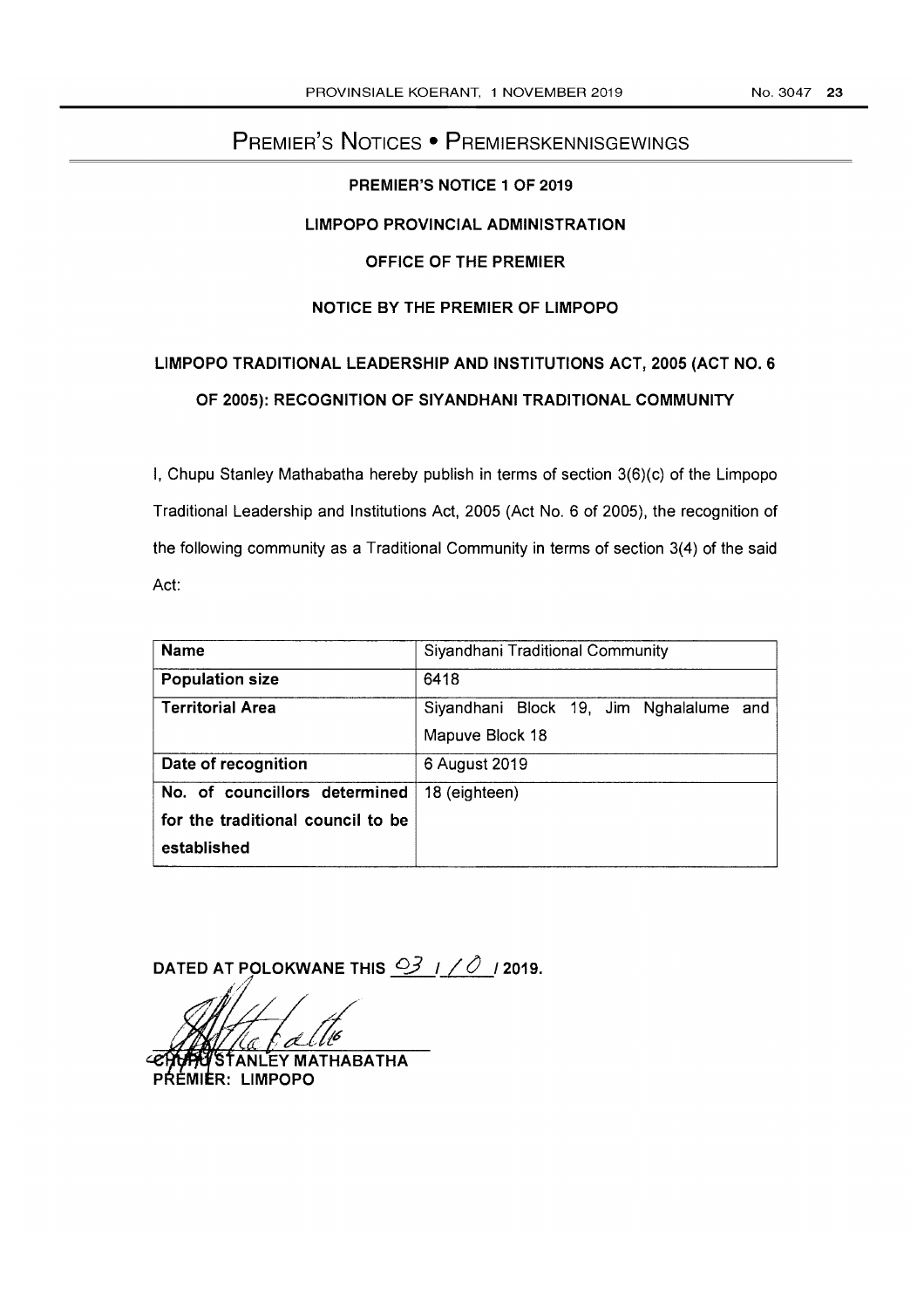### **PREMIERSKENNISGEWING 1 VAN 2019**

### **LIMPOPO PROVINSIALE ADMINISTRASIE**

### **KANTOOR VAN DIE PREMIER**

### **KENNISGEWING DEUR DIE PREMIER VAN LIMPOPO**

# **LIMPOPO TRADISIOENELE LEIERSKAP EN INSTITUSIES WET, 2005 (WET NO.6 VAN 2005): ERKENNING VAN SIYANDHANI TRADISIOENELE GEMEENSKAP**

Ek, Chupu Stanley Mathabatha publiseer hiermee die erkenning van die volgende gemeenskap as'n Tradisioenele Gemeenskap in terme van artikeI3(4) van die genoemde Wet asook in terme van artikel 3(6) (c) van die Limpopo Tradisioenele Leierskap en Institusies Wet, 2005 (Wet No. 6 van 2005):

| <b>Naam</b>                      | Siyandhani Tradisioenele Gemeenskap        |
|----------------------------------|--------------------------------------------|
| <b>Bevolkings grootte</b>        | 6418                                       |
| <b>Territoriale Gebied</b>       | Siyandhani Block 19, Jim Nghalalume<br>and |
|                                  | Mapuve Block 18                            |
| Datum van erkenning              | 6/08/2019                                  |
| Bepaalde getal raadslede vir die | 18 (agtien)                                |
| tradisioenele raad wat gevestig  |                                            |
| sal word.                        |                                            |

**GEDATEER TE POLOKWANE OP 03/10/2019.** 

**CHUPU STANLEY MATHABATHA PREMIER: LIMPOPO**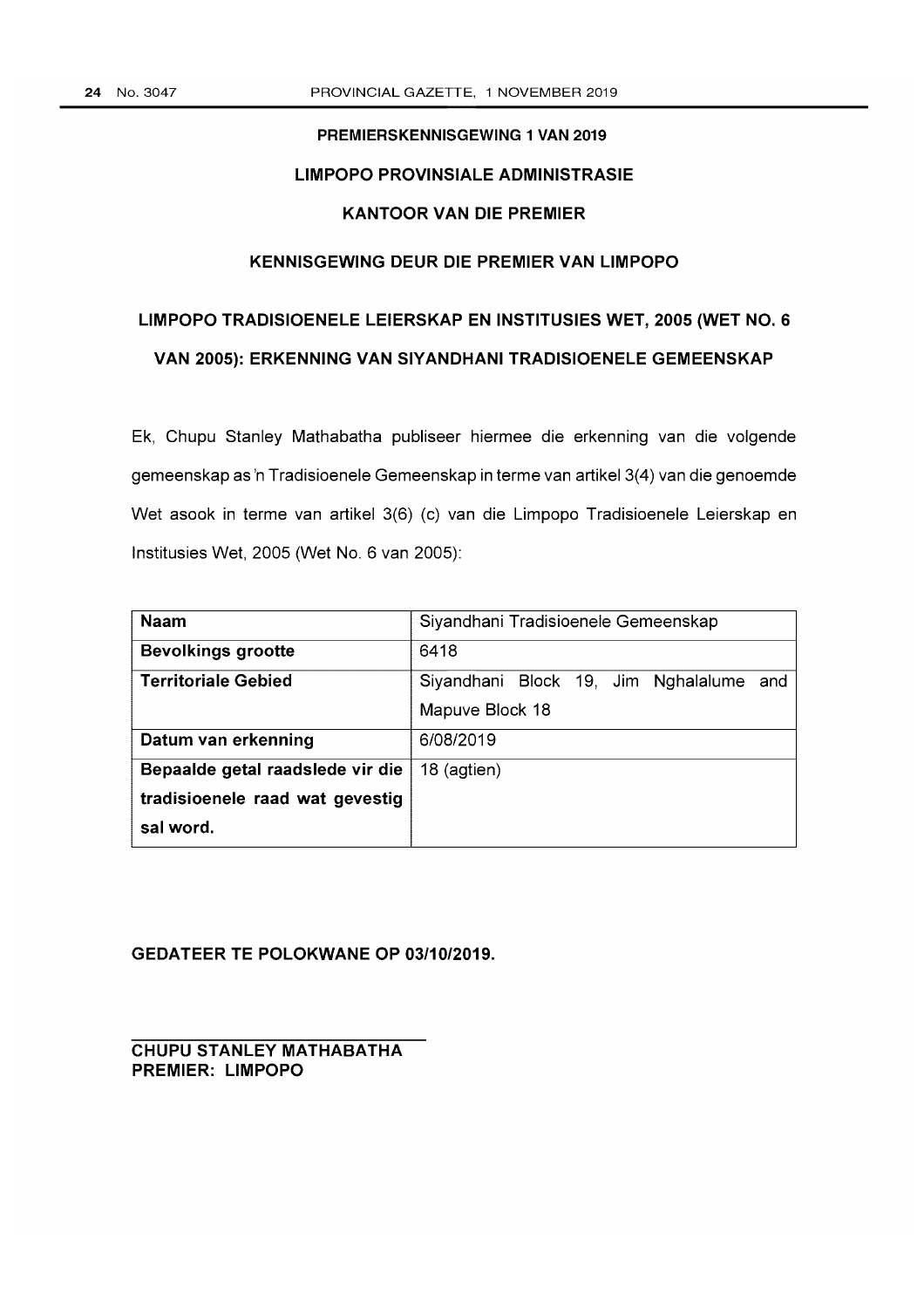### TSEBISO YA TONAKGOlO YA BO:

# TAOlO YA PROFENSE YA LIMPOPO

### OFISI YA TONAKGOlO

### TSEBISO KA TONAKGOlO YA LIMPOPO

# MOlAO WA BOETAPElE BJA SETSO lE DIHlONGWA WA LIMPOPO WA 2005 (MOlAO WA BO 6 WA 2005): TEMOGO YA SETSHABA SA SETSO SA SIYANDHANI

Nna, Chupu Stanley Mathabatha ke phatlalatša go ya ka karolo ya 3(6)(c) ya Molao wa Boetapele bja Setšo le Dihlongwa wa 2005 (Molao wa bo 6 wa 2005), temogo ya setšhaba se se latelago bjalo ka Setšhaba sa Setšo go ya ka karolo ya 3(4) ya Molao wo o boletšwego:

| Leina                        | Setšhaba sa Setšo sa Siyandhani         |
|------------------------------|-----------------------------------------|
| Bogolo bja Setšhaba          | 6418                                    |
| Mollwane wa Tikologo         | Siyandhani Block 19, Jim Nghalalume and |
|                              | Mapuve Block 18                         |
| Letšatšikgwedi la temogo     | 6/08/2019                               |
| Palo ya makhantshelara ao a  | 18 (lesomeseswai)                       |
| baletšwego khansele ya setšo |                                         |
| yeo e swanetšwego go hlangwa |                                         |

### E SAENNWE POlOKWANE KA lA 03/10/2019.

CHUPU STANLEY MATHABATHA TONAKGOlO: LIMPOPO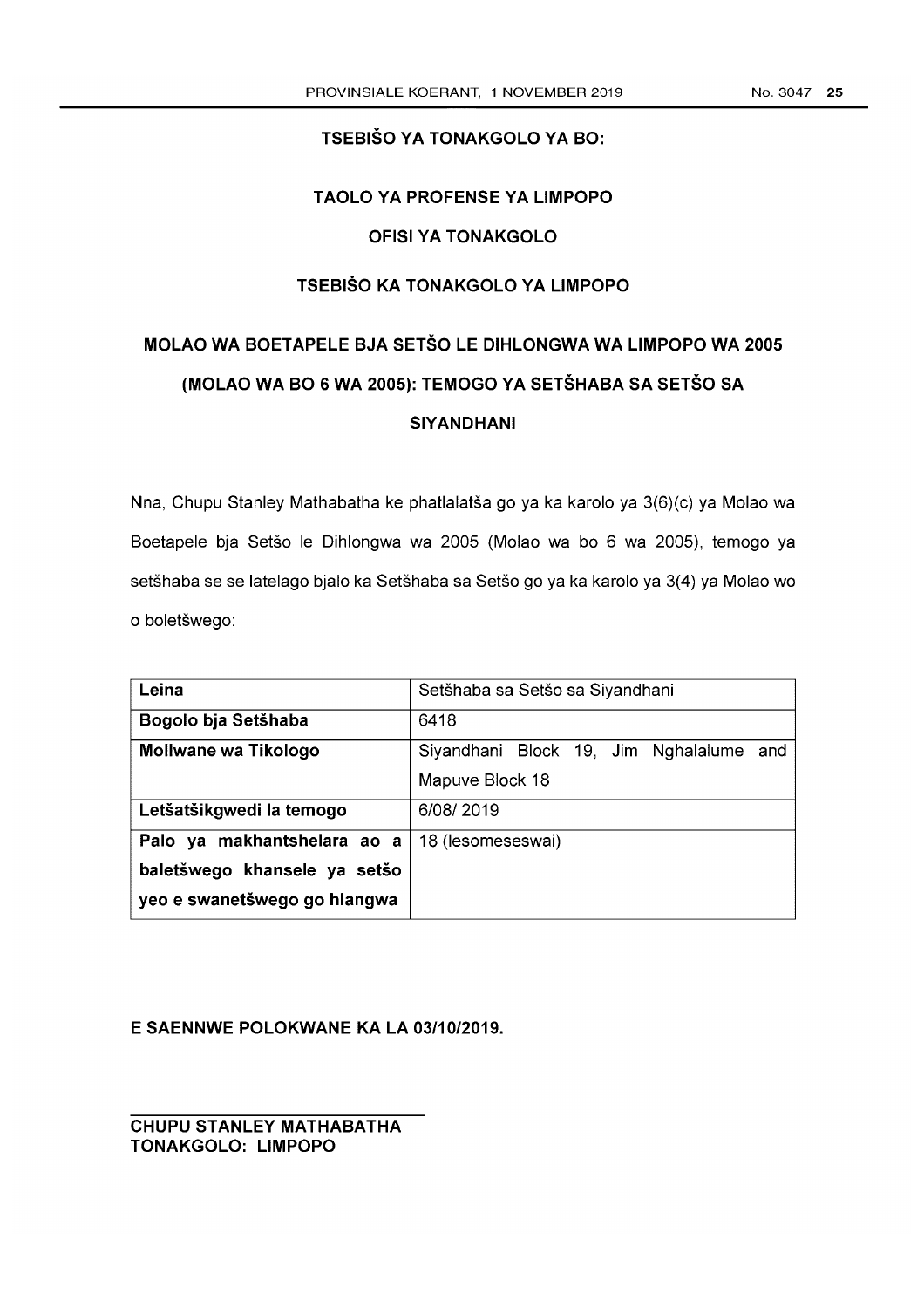### **NlllVHADZO YA MULANGAVUNDU YA NOMBORO VA.**

### **NDAULO YA VUNDU LA LIMPOPO**

# **OFISI YA MULANGAVUNDU NlllVHADZO NGA MULANGAVUNDU WA LIMPOPO**

### MULAYO WA VHURANGAPHANDA NA ZWIIMISWA ZWA SIALALA WA LIMPOPO,

**WA 2005 (MULAYO WA NOMBORO YA 6 WA 2005): U DZHIELWA NTHA HA** 

### **TSHITSHAVHA TSHA SIALALA TSHA SIYANDHANI**

Noe, Chupu Stanley Mathabatha ndi angadza u ya nga khethekanyo ya 3(6)(c) ya Mulayo wa Vhurangaphanga na Zwiimiswa zwa Sialala wa Limpopo, wa 2005 (Mulayo wa Nomboro ya 6 wa 2005), u dzhielwa ntha ha tshitshavha tshi tevhelaho sa Tshitshavha tsha Sialala u ya nga khethekanyo ya 3(4) ya Mulayo:

| <b>Dzina</b>                           | Tshitshavha tsha Sialala tsha Siyandhani       |
|----------------------------------------|------------------------------------------------|
| Tshivhalo tsha vhathu                  | 6418                                           |
| Vhupo ha ndango                        | Siyandhani Block 19, Jim Nghalalume and Mapuve |
|                                        | Block 18                                       |
| Datumu ye ha dzhielwa ngayo ntha       | 6/08/2019                                      |
| Tshivhalo tsha mirado ya khoro tsho    | 18 (fumimalo)                                  |
| tiwaho uri hu thomiwe khoro ya sialala |                                                |

**O SAINWA POLOKWANE NGA LA 03/10/2019.** 

**VHO CHUPU STANLEY MATHABATHA MULANGAVUNDU: LIMPOPO**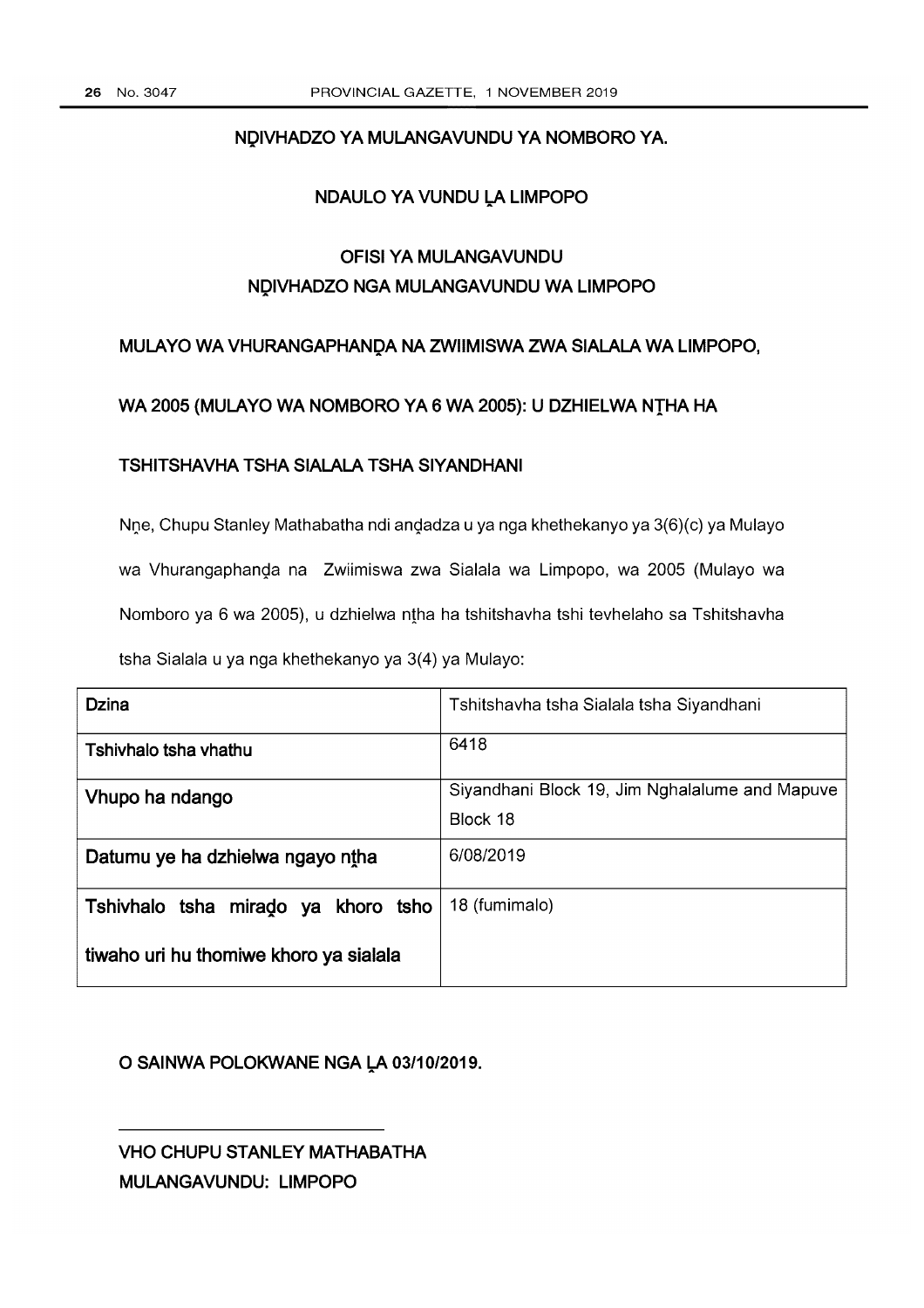### **XITIVISO HI PHIRIMIYA XA NOMBORO YA**

# **MAFAMBISELO YA XIFUNDZANKULU XA LIMPOPO HOFISI YA PHIRIMIYA**

### **XITIVISO HI PHIRIMIYA WA LIMPOPO**

# **NAWU WA VURHANGERI BYA NDHAVUKO NA MAVANDLA WA LIMPOPO, 2005 (NAWU WA 6 WA 2005): KU TEKERIWA ENHLOKWENI KA NDHAWU YA NDHAVUKO (LEYI RHANGERIWAKA HI HOSI) YA SIYANDHANI**

Mina, Chupu Stanley Mathabatha ndzi nyika xitiviso hi ku landza xiyenge xa 3(6)(c) xa Nawu wa Vurhangeri bya ndhavuko na Mavandla wa Limpopo, 2005 (Nawu wa 6 wa 2005), ku tekela enhlokweni ndhawu leyi landzelaka tanihi ndhawu leyi yi rhangeriwaka hi hosi hi ku landza xiyenge xa 3(4) xa Nawu lowu boxiweke:

| Vito                          | Ndhawu ya Siyandhani                    |
|-------------------------------|-----------------------------------------|
| Nhlayo ya vanhu               | 6418                                    |
| Ndhawu leyi fumiwaka          | Siyandhani Block 19, Jim Nghalalume and |
|                               | Mapuve Block 18                         |
| Siku ro simekiwa              | 6/08/2019                               |
| Nhlayo ya swirho swa huvo     | 18 (khumenhungu)                        |
| leswi faneleke ku va kona eka |                                         |
| huvo ya ndhavuko leyi nga ta  |                                         |
| tumbuluxiwa                   |                                         |

### **SAYINIWEKE EPOLOKWANE HI SIKU RA 03/10/2019.**

**CHUPU STANLEY MATHABATHA PHIRIMIYA: LIMPOPO**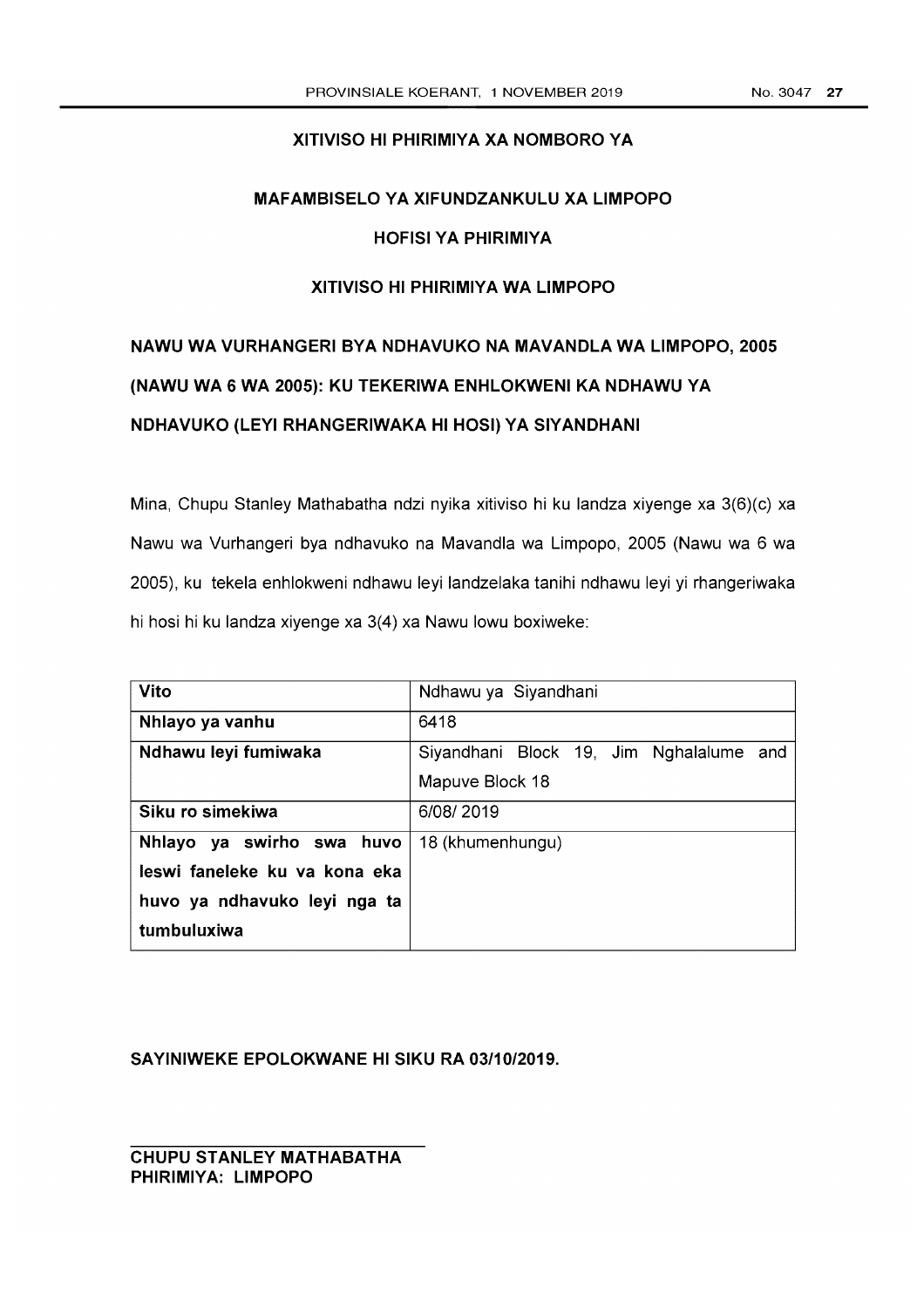### **ISAZISO SAKANDUNAKULU SE-.**

# **UKULAWULWA KWESIFUNDA SELIMPOPO**

### **I-OFISI KANDUNAKULU**

### **ISAZISO NGONDUNAKULU WELIMPOPO**

# **UMTHETHO WEENHLANGANO NOBURHOLI BENDABUKO BELIMPOPO, WEE-2005 (UMTHETHO WESI-6 WEE-2005): UKWAMUKELWA KOMPHAKATHI WENDABUKO WESIYANDHANI**

Mina, Chupu Stanley Mathabatha ngithanda ukumemezela ngokuya ngokwesigaba 3(6)( c) somThetho weenHlangano nobuRholi beNdabuko beLimpopo wee-2005 (UmThetho wesi-6 wee-2005), ukwamukela imiphakathi elandelako njengemiPhakathi yeNdabuko ngokuya ngokwesigaba 3(4) somThetho:

| Igama                       | Siyandhani Traditional Community        |
|-----------------------------|-----------------------------------------|
| Isilinganiso sabantu        | 6418                                    |
| INdawo emKhawulo            | Siyandhani Block 19, Jim Nghalalume and |
|                             | Mapuve Block 18                         |
| Ilanga lokwamukelwa         | 6/08/2019                               |
| yamakhansela<br>Inomboro    | 18 (tihumi nobunane)                    |
| alinganiselwa ekujanyisweni |                                         |
| komkhandlu wendabuko        |                                         |

### **ITLIKITLWE EPOLOKWANE NGALELILANGA 03/10/2019.**

**U-CHUPU STANLEY MATHABATHA UNDUNAKULU: WELIMPOPO**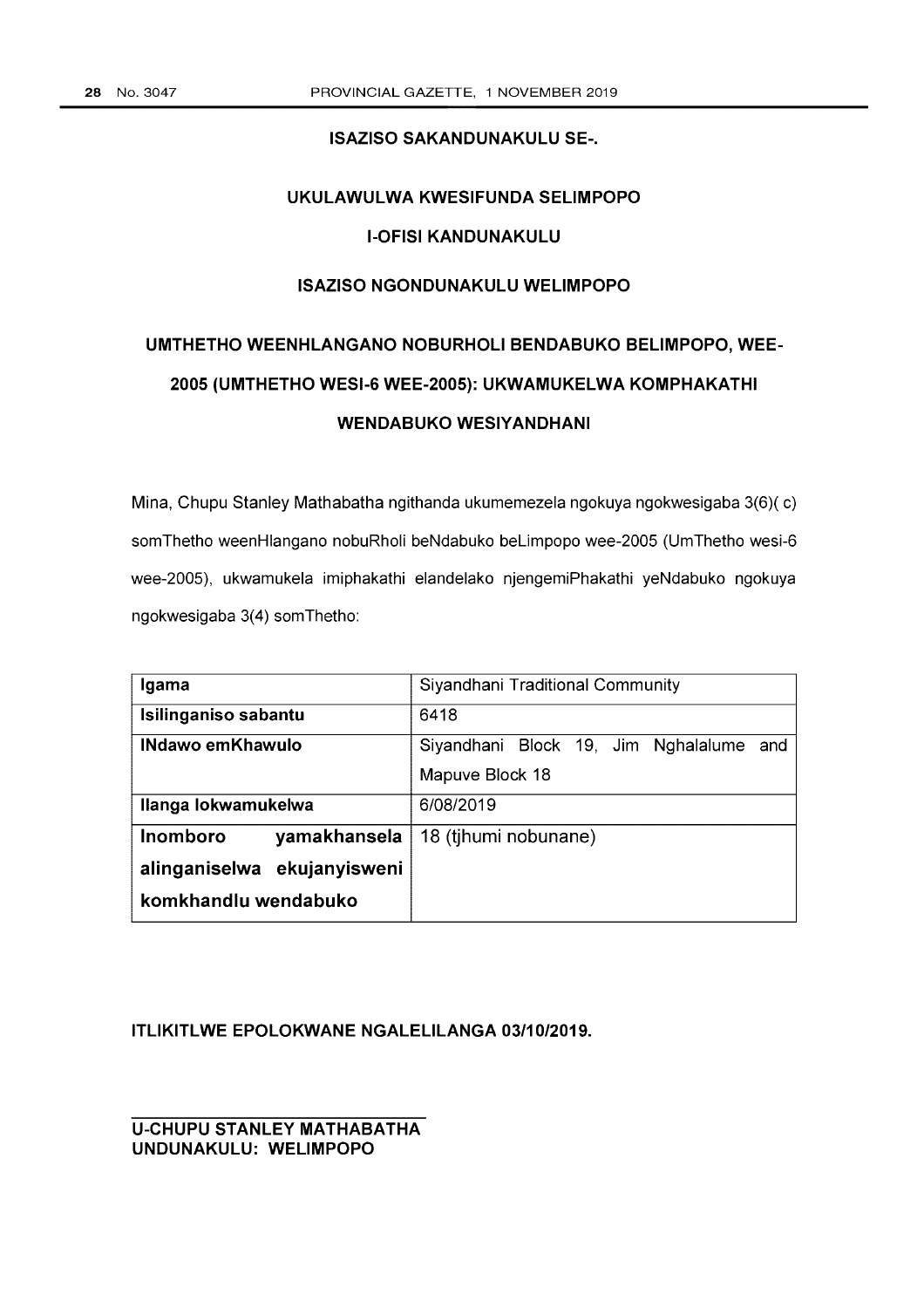# LOCAL AUTHORITY NOTICES • PLAASLIKE OWERHEIDS KENNISGEWINGS

### LOCAL AUTHORITY NOTICE 181 OF 2019

I, Thea Kotze, as the agent of the owner of the properties mentioned below, hereby give notice that I have applied to the Makhado Municipality, in terms of the Makhado Spatial Planning, Land Development and Land Use Management By-law (2016), forthe following: i) MAKHADO AMENDMENT SCHEME 3S8: Rezoning of Erf3262 Louis Trichardt Ext 4 (44 Third Street) from "Institutional" to "Industrial 2" forthe purpose of a manufacturing plant. Owner: Viraja Trading (Pty) Ltd. ii) MAKHADO AMENDMENT SCHEME 361: Rezoning of Erf 389 Louis Trichardt (51 Joubert Street) from "Institutional" to "Special" for overnight accommodation. Owner: Mr. H.J. Roux. iii) Application for the relaxation of building lines on Erf 389 Louis Trichardt (76 Munnik Street) to accommodate existing and proposed structures on the property. Owner: Ndia Holdings (Pty) Ltd, Clivia Lodge. iv) MAKHADO AMENDMENT SCHEME 3S9: Rezoning of Erf 19S3 Louis Trichardt Ext. 2 (Baobab Avenue) from "Municipal" to "Business 1" in order to use the property for higher density residential purposes. v) MAKHADO AMENDMENT SCHEME: Rezoning of Erf Erf 616 Louis Trichardt (S7 Kleynhans street) from "Residential 1" to "Residential 3" with simultaneous application in terms of Clause 23 of the Makhado Land Use Scheme 2009 to increase the permitted density to 6S units per hectare. Owner: PRAVIR PROP INV PTY LTD (Reg no: 199600216307). Particular of the applications will lie for inspection during normal office hours at the office of the Director, Municipal Secretariat, 1st floor, Civic centre, 83 Krogh street, Louis Trichardt, for a period of 30 days from 2S October 2019. Any objections/representations must be lodged with or made in writing, or verbally if unable to write, to the Municipal Manager, at the above-mentioned address or posted to Private Bag X2S96, Louis Trichardt, 0920 on or before the closing date for the submission of objections/representations, quoting the above mentioned application description and/or amendment scheme number, the objector's interest in the matter, the ground(s) of the objection/representation, the objector's erfnumber and phone numbers and address. CLOSING DATE FOR SUBMISSION OF OBJECTIONS/REPRESENTATIONS: 25 November 2019. AGENT: DEVELOPLAN TOWN PLANNERS, P.O. Box 1883, Polokwane, 0700. Fax: 086 218 3267. Email: tecoplan@mweb.co.za.

25-01

### PLAASLIKE OWERHEID KENNISGEWING 181 VAN 2019

Ek, Thea Kotze, as die agent van die eienaar van ondergemelde eiendomme, gee hiermee kennis dat ek aansoek gedoen het by die Makhado Munisipaliteit, in terme van die Makhado Ruimtelikebeplanning, Grondontwikkeling en Groondgebruikbestuur By-wet (2016), vir die volgende: i) MAKHADO WYSIGINGSKEMA 358: Hersonering van Erf 3262 Louis Trichardt Uitbr. 4 (Derdestraat 44) vanaf "Institusioneel" na "Industrieel 2" met die doel van 'n vervaardigingsperseel. Eienaar: Viraja Trading (Pty) Ltd. ii) MAKHADO WYSIGINGSKEMA 361: Hersonering van die Restant van Erf 345 Louis Trichardt (Joubertstraat 51) vanaf "Institusioneel" na "Spesiaal" vir oornag akkommodasie. Eienaar: Mnr. H.J. Raux. iii) Aansoek vir die verslapping van boulyne op Erf389 Louis Trichardt (Munnikstraat 76) am bestaande en beoogde strukture te akkommodeer. Eienaar: Ndia Holdings (Pty) Ltd, Clivia Lodge. iv) MAKHADO WYSIGINGSKEMA 359: Hersonering van Erf 1953 Louis Trichardt Uitbr. 2 (Baobablaan) vanaf "Munisipaal" na "Besigheid 1" met die doel am die perseel vir hoer digtheid residensiele doeleindes te gebruik. v) MAKHADO WYSIGINGSKEMA: Hersonering van Erf 616 Louis Trichardt (57 Kleynhansstraat) vanaf "ResidensieeI1" na "ResidensieeI3". Gelyktydig daarmee saam word oak aansoek gedoen in terme van Klousule 23 van die Makhado Grondgebruikskema 2009 am die toegelate digtheid op die perseel te verhoog na 65 eenhede per hektaar. Eienaar: PRAVIR PROP INV PTY LTD (Reg no: 199600216307). Besonderhede van voormelde aansoeke Ie ter insae gedurende gewone kantoorure by die kantoor van die Direkteur, Munisipale sekretariaat, 1 ste vloer, Burgersentrum, 83 Kroghstraat, Louis Trichardt, vir 'n tydperk van 30 dae vanaf 25 Oktober 2019. Enige beswaar/vertoë moet hetsy skriftelik of mondelings (indien u nie kan skryf nie), by of tot die Munisipale Bestuurder voor die sluitingsdatum vir die indiening van sodanige besware/vertoë by bovermelde adres of by Privaatsak X2596, Louis Trichardt, 0920 ingedien of gerig word, tesame met vermelding van bogenoemde beskrywing van die aansoek en/of wysigingskemanommer, die beswaarmaker se belang in die saak, die grond(e) van die beswaar/vertoë, die beswaarmaker se erfnommer en telefoonnommer(s) en adres. SLUITINGSDATUM VIR DIE INDIENING VAN BESWARE/VERTOE: 25 November 2019. AGENT: DEVELOPLAN STADSBEPLANNERS, POSBUS 1883, POLOKWANE, 0700, TEL. 015-2914177 FAKS: 0862183267. tecoplan@mweb.co.za.

25-01

### LOCAL AUTHORITY NOTICE 182 OF 2019

### POLOKWANE LOCAL MUNICIPALITY NOTICE OF A REZONING APPLICATION IN TERMS OF SECTION 61 OF THE POLOKWANE MUNICPAL PLANNING BY-LAW, 2017, AMENDMENT SCHEME NO: 195

I/We, Matete and Associates Consultants, being the agent of the owner of property Erf Portion 02 of Erf 641, Polokwane hereby give notice in terms of section 95(1 )(a) of the Polokwane Municipal Planning By-law, 2017,that I/we have applied to Polokwane Municipality for the amendment of the applicable Land Use Scheme/or Town planning Scheme, by rezoning in terms of section 61 of the Polokwane Municipal Planning By-law, 2017, of the property as described above from Residential 1 to Business 4 with Clause 32 for Special Use for a Place of Instruction.

Any objections and/or comments, including the grounds for such objections and/or comments with full contact details and shall be lodged with, or made in writing to: Manager: City Planning and Property Management, PO Box 111, Polokwane, 0700 within 28 days from 25 October 2019  $1<sup>st</sup>$  date of the publication)

Full particulars and plans (if any) may be inspected during normal office hours at the Municipal offices (Cnr Landdros Mare and Bodenstein Street, Polokwane, for a period of 28 days from the 1<sup>st</sup> date of publication of the notice.

Address of the Applicant: 100 Marshall Street, Office 4 Kruger Park, Polokwane, 0699 PO Box 339, Bendor Park, 0713 Telephone no: 015291 1425

Cell: 078581 7466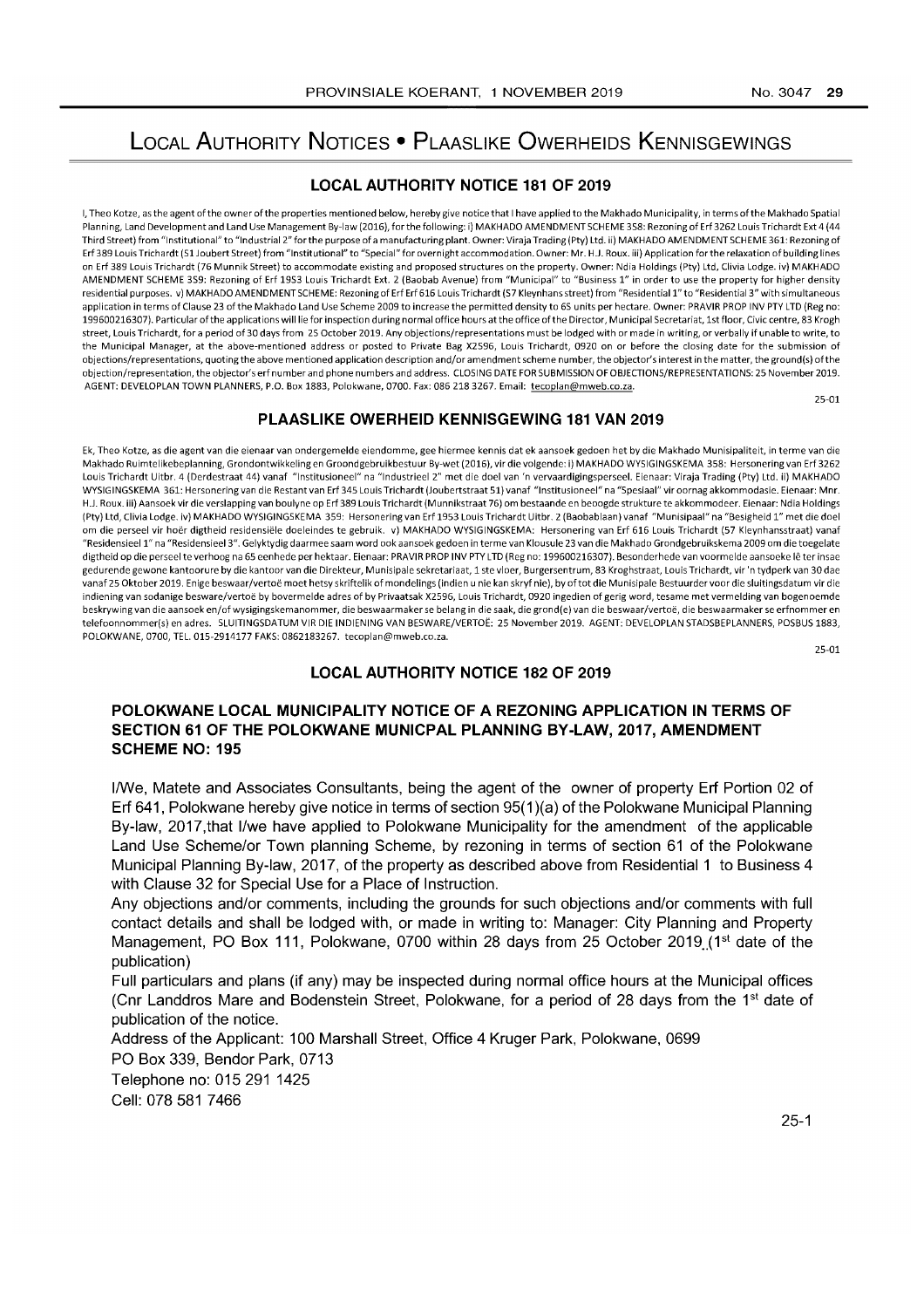### PLAASLIKE OWERHEID KENNISGEWING 182 VAN 2019

### POLOKWANE PLAASLIKE MUNISIPALITEIT KENNISGEWING VAN 'N HERSONERING AANSOEK INGEVOLGE ARTIKEL 61 VAN DIE POLOKWANE MUNICPAL BEPLANNING VERORDENING, 2017, WYSIGINGSKEMA NO: 195

Ek/ons, Matete and Associates Consultants, synde die agent van die eienaar van eiendom Erf Gedeelte 02 van Erf 641, Polokwane gee hiermee ingevolge artikel 95 (1) (a) van die Polokwane Munisipale Beplanningverordening, 2017, dat eklons op Polokwane Munisipaliteit aansoek gedoen het vir die wysiging van die toepaslike Grondgebruikskema/of dorpsbeplanningskema, deur Hersonering in terme van artikel 61 van die Polokwane Munisipale Beplanning verordening, 2017, van die eiendom soos hierbo beskryf vanaf Residensieel 1 na Besigheid 4 met Klousule 32 vir spesiale gebruik vir 'n Plek van onderrig.

Enige besware en/of kommentaar, met inbegrip van die redes vir sodanige besware en/of kommentaar met volledige kontakbesonderhede, en moet skriftelik by of tot: Bestuurder: 8tadsbeplanning en Eiendomsbestuur, Posbus 111, Polokwane, 0700, ingedien word binne 28 dae vanaf Oktober 252019 (1ste datum van publikasie)

Volledige besonderhede en planne (as daar is) kan gedurende gewone kantoorure by die Munisipale Kantore (h Landdros Marestraat Merrie en Bodenstein, Polokwane, vir 'n tydperk van 28 dae vanaf die 1 ste datum van publikasie van die kennisgewing besigtig word.

Adres van die applikant: 100 Marshall straat, kantoor 4 Kruger Park, Polokwane, 0699 PO Box 339, Bendor Park, 0713

Telefoon No: 015291 1425 Sel: 078 581 7466

25-1

### LOCAL AUTHORITY NOTICE 187 OF 2019

#### POLOKWANE LOCAL MUNICIPALITY NOTICE OF A REZONING IN TERMS OF SECTION 61 OF THE POLOKWANE MUNICIPAL PLANNING BY-LAW, 2017, POLOKWANE/PERSKEBULT AMENDMENT SCHEME 238

We, Emendo Inc., being the authorised agent of the owner of Erf 5731 Pietersburg, hereby give notice in terms of Section 95(1 )(a) of the Polokwane Municipal Planning By-Law, 2017, that we have applied to Polokwane Municipality for the amendment of the Polokwane/ Perskebult Town Planning Scheme 2016 by the rezoning in terms of Section 61 of the Polokwane Municipal Planning By-Law, 2017, of the property described above, located at 6A Schoeman Street, Polokwane. The rezoning is from "Residential 1" to "Business 2", with primary rights, to legalize the existing offices. Any objection and comments, including the grounds for such objections and or comments with full contact details without which the Municipality cannot correspond with the person or body submitting the objections and comments, shall be lodged with, or made in writing to: Manager: City Planning and Property Management, PO Box 111, Polokwane, 700 from \_31\_\_October<br>2019 to 28 November 2019. 28 November

Full particulars and plans may be inspected during normal office hours at the Municipal offices as set out below, for a period of 28 days from the date of first publication of the notice in the Government Gazette & Observer newspapers. Address of Municipal offices: Corner Landros Mare and Bodenstein Streets, Polokwane.

Closing date for objections/ comments: \_\_\_28 November \_\_\_\_\_\_\_\_\_\_\_\_\_\_\_\_\_\_\_\_\_\_2019.

Address of applicant: 26 General Joubert Street Moolpark 500 Building Polokwane. E-mail:admin@emendo.co.za Telephone numbers: 012-346 2526 071 5022031 Dates on which notice will be published: Polokwane Observer: 31 October & 7 November 2019 Government Gazette: 1 November 2019 & 8 November 2019. 31/10  $1 - 8$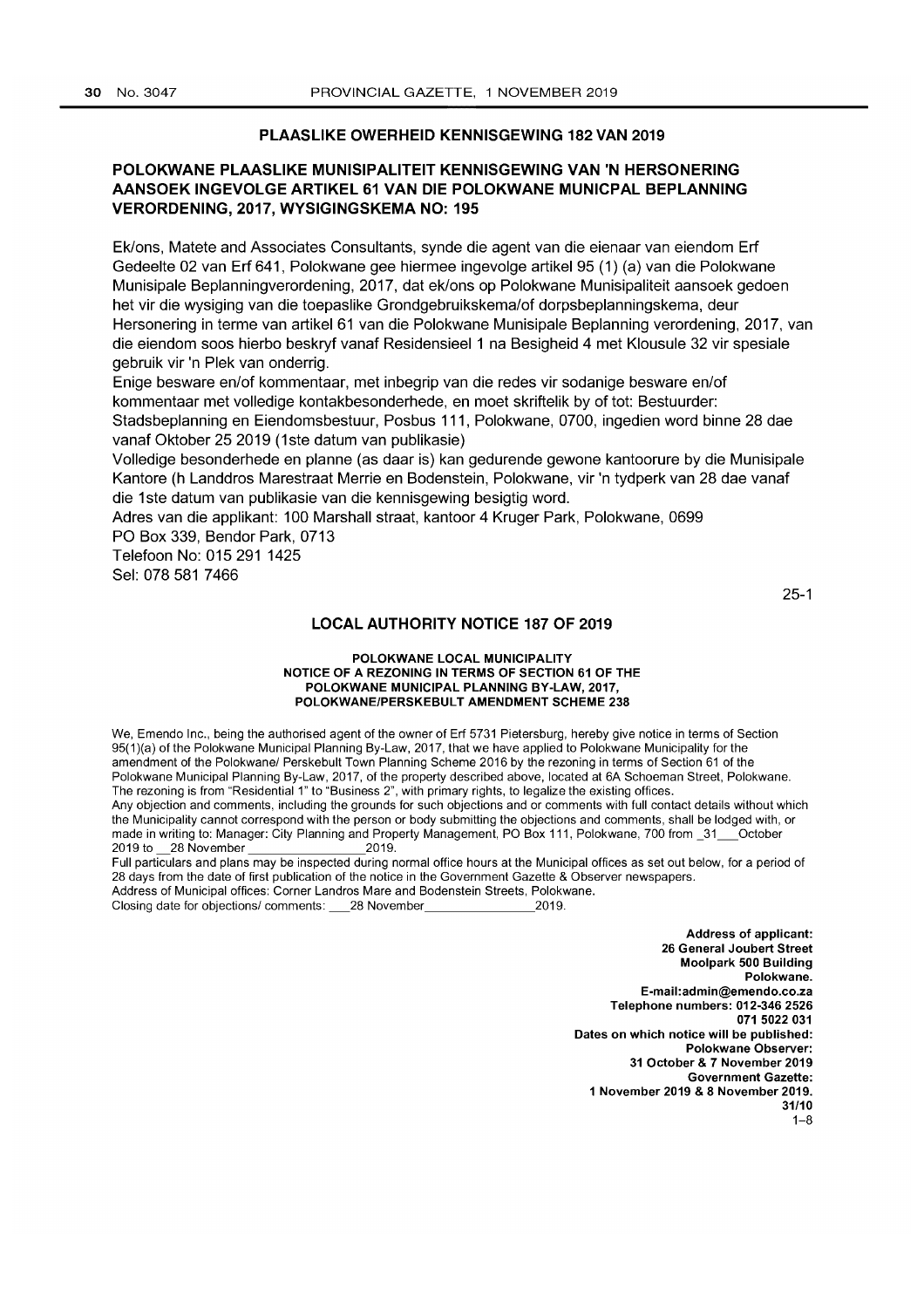### **PLAASLIKE OWERHEID KENNISGEWING 187 VAN 2019**

#### **POLOKWANE PLAASLIKE MUNISIPALITEIT KENNISGEWING VAN HERSONERING IN TERME VAN ARTIKEL 61 VAN DIE POLOKWANE MUNISIPALE BEPLANNINGS VERORDENING, 2017, POLOKWANE/PERSKEBULT WYSIGINGSKEMA 238**

Ons, Emendo Inc., die gemagtigde agent van die eienaar van Erf 5731 Pietersburg, gee hiermee kennis in terme van Artikel 95(1 )(a) van die Polokwane Munisipale Beplanning Verordening, 2017, dat ons aansoek gedoen het by Polokwane Munisipaliteit vir die wysiging van die Polokwanel Perskebult Dorpsbeplanningskema 2016 vir die hersonering in terme van Artikel 61 van die Polokwane Munisipale Beplanning Verordening, 2017, van die bogenoemde eiendom, geleë te 6A Schoeman Straat, Polokwane. Die hersonering is van "ResidensieeI1" na "Besigheid 2", met primere regte om die bestaande kantore te wettig.

Enige beswarel kommentare, insluitende die gronde vir sodanige besware 1 kommentare met volle kontak besonderhede waarsonder die Munisipaliteit nie met die person/ entiteit wat besware / kommentare indien kan korrespondeer nie, moet skriftelik ingedien word by: Bestuurder: Stadsbeplanning en Eiendomsbestuur, Posbus 111, Polokwane, 0700 vanaf<br>Oktober tot 28 November 2019. Oktober tot 28 November 2019.

Volledige besonderhede en planne kan gedurende gewone kantoorure by die Munisipale kantore soos hieronder uiteengesit, vir 'n tydperk van 28 dae vanaf datum van eerste publikasie in die Observer en Staatskoerant besigtig word. Adres van Munisipale kantore: Hoek Landros Mare en Bodenstein, Polokwane.

Sluitinsdatum vir beswarel kommentare: 28 November 2019.

**Adres van applikant: 26 General Joubert Straat Moolpark 500 Gebou Polokwane. E-mail:admin@emendo.co.za Telefoon nommers: 012-3462526 0715022031 Datums waarop kennisgewing gepubliseer word: Polokwane Observer: 31 October 2019 & 7 November 2019 Staats koerant: 31 Oktober 2019 & 8 November 2019 31/10**   $1 - 8$ 

### **LOCAL AUTHORITY NOTICE 188 OF 2019**

#### **NOTICE OF REZONING APPLICATION IN TERMS OF SECTION 61 OF THE POLOKWANE MUNICPAL PLANNING BY-LAW, 2017 POLOKWANE AMENDMENT SCHEME PPR-AS236**

I, Theo Ernst Kotze, being the duly appointed agent of the applicant, hereby give notice in terms of section 95(1)(a) of the Polokwane Municipal Planning By-law 2017, that I have applied to Polokwane Municipality for the amendment of the Polokwane / Perskebult Town Planning Scheme, 2016, by the rezoning of ERF 1124 Pietersburg Extension 4 in terms of section 61 of the of the Polokwane Municipal Planning By-law, 2017. The property is situated at 59 Devenish Street, Polokwane. The rezoning is from "Residential 1" to "Residential 3" . The intension of the applicant is to conduct Residential Building on the property. Any objection(s) and/or comment(s), including the grounds for such objection(s) and/or comment(s) with full contact details, without which the Municipality cannot correspond with the person or body submitting the objection(s) and/or comment(s), shall be lodged with, or made in writing to: The Manager: City Planning and Property Management, P.O. Box 111, Polokwane, 0700 from 1 November 2019 until 29 November 2019. Full particulars and plans (if any) may be inspected during normal office hours at the Municipal offices as set out below, for a period of 28 days from the date offirst publication of this notice in the Provincial Gazette and/or local newspaper(s). Address of Municipal offices: Manager: Planning (Spatial Planning and Land Use Management), 2nd floor, west wing, Civic centre, Landdros Mare street, Polokwane. Closing date for any objections and/or comments: 29 November 2019. Address of applicant / agent: DEVELOPLAN, 3 General Joubert Street, Polokwane, P.O. Box 1883, Polokwane, 0700, Fax: 086 218 3267, Email: tecoplan@mweb.co.za. Fax: 0862183267. Telephone: 015- 2914177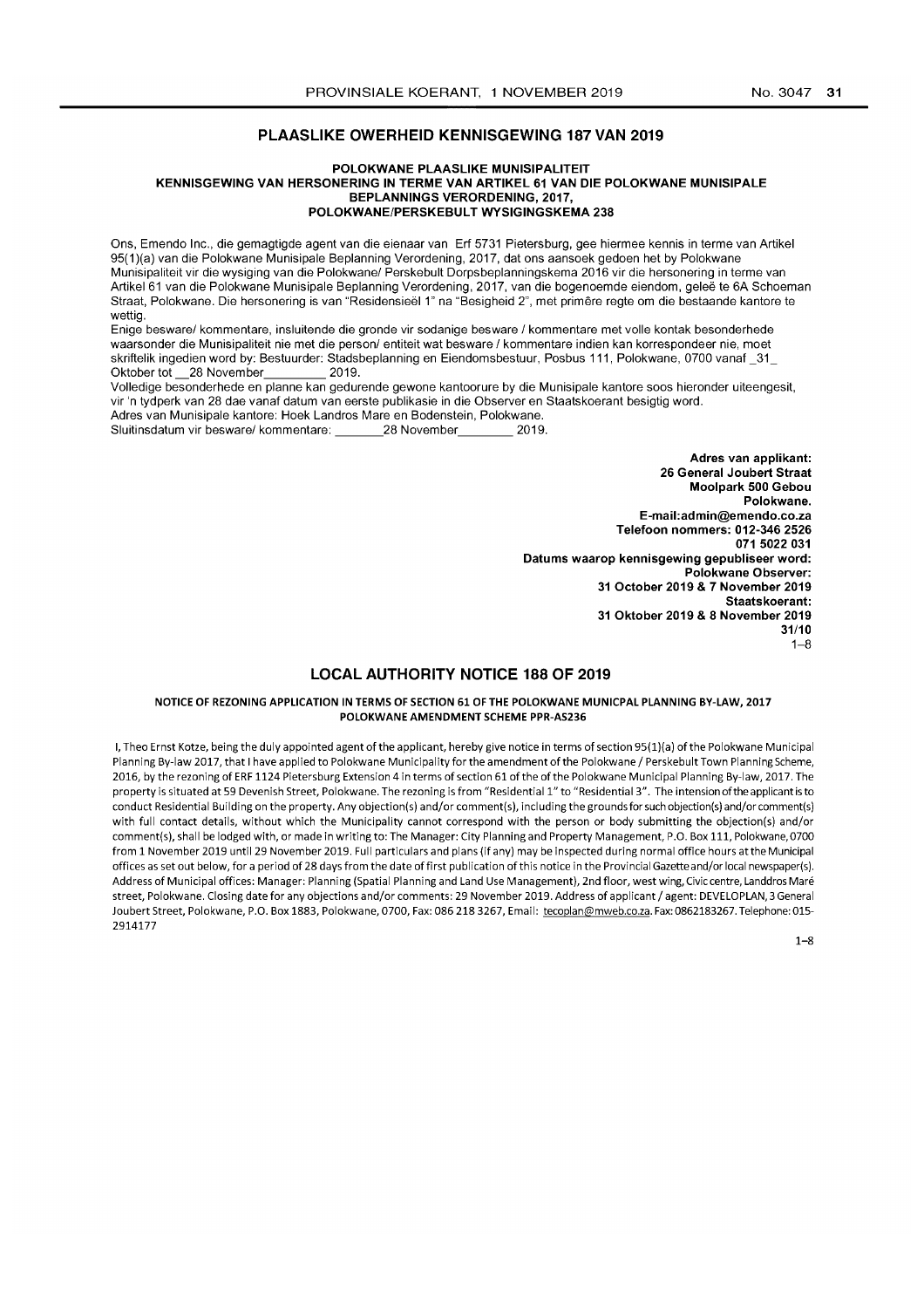### **PLAASLIKE OWERHEID KENNISGEWING 188 VAN 2019**

#### KENNISGEWING VAN HERSONERINGSAANSOEK INGEVOlGE ARTIKEl61 VAN DIE POlOKWANE MUNISIPAlE BEPlANNINGSVERORDENING 2017 POlOKWANE AMENDMENT SCHEME PPR-AS236

Ek, Theo Ernst Kotze, as die agent van die eienaar van ondergemelde eiendom, gee hiermee kennis ingevolge artikel 95(1)(a) van die Polokwane Munisipale Beplanningsverordening 2017, dat ek aansoek gedoen het by die Polokwane plaaslike munisipaliteit vir die wysiging van die Polokwane / Perskebult Dorpsbeplanningskema 2016 deur die hersonering van Erf 1124 Pietersburg Uitbreiding4 (Devenishstraat 59) ingevolge Artikel 61 van voormelde verordening. Die hersonering is vanaf "Residensieel 1" na "Residensieel 3". Die doel van die aansoek is om 'n residensiele gebou op die perseel te bedryf. Enige besware en/of kommetare, tesame met die gronde vir die besware en/of kommetare, tesame met u volledige kontakbesonderhede, moet ingedien word by, of skriftelik gerig word aan: Die Bestuurder: Stedelike beplanning, Posbus 111, Polokwane 0700 vanaf 1 November 2019 tot en met 29 November 2019. Neem kennis: Indien u versuim om u kontakinligting te verskaf sal die Polokwane stadsraad nie na u toe kan reageer nie. Besonderhede van voormelde aansoek Ie ter insae gedurende gewone kantoorure by die Munisipale kantore soos hieronder aangetoon vir 'n tydperk van 28 dae vanaf die eerste datum van publikasie van hierdie kennisgewing in die plaaslike koerantmedia en/of Provinsiale Gazette. Adres van munisipale kantore: Bestuurder: Beplanning (Ruimtelike Beplanning en Grondgebruikbestuur), 2<sup>de</sup> vloer, wesvleuel, Burgersentrum, Landdros Maréstraat, Polokwane. Sluitingsdatum vir die indiening van besware en/of kommentare: 29 November 2019. Adres van applikant / agent: DEVElOPlAN, 3 General Joubert Street, Polokwane, P.O. Box 1883, Polokwane, 0700, Fax: 086 218 3267, Email: tecoplan@mweb.co.za. Fax: 0862183267. Telephone: 015-2914177

1-8

### **LOCAL AUTHORITY NOTICE 189 OF 2019**

Greater Giyani local Municipality: Notice for Rezoning. I Ntwanano Masingi, of Smart Growth Development Group Pty ltd, being the Authorised agent on behalf of the owner of the Remaining Portion of the Farm Greater Giyani 891 LT located Opposite to Muhluri Combined School in Section E Township hereby give notice in terms of section 63 of the Greater Giyani Spatial Planning and land Use Management by law, 2017 for the amendment of the Greater Giyani land Use Management Scheme, 2009 by the rezoning above mentioned property from "Special" to "Residential 2 for the purpose of erecting 8 dwelling units.Particulars of the application can be viewed at the Chief Town Planner: Planning and Development: Greater Giyani Municipality, Main Road BA 59, Giyani Civic Centre, Opposite Old Nkhesani Hospital, during office hours from first day of the publication date:l November 2019.Any objection or representation to the application should be lodge/made in writing to the Chief Town Planner: Private Bag X9559, Giyani, 0826, for the period of 30 days from the 1 November 2019 until 30 November 2019.Address of applicant: Office 42, Giyani Business Complex ,Opposite Post Office, Giyani, 0826. Postal: PO Box 3167, Giyani, 0826. Telephone No: 071 800 7429.

Greater Giyani local Municipality: Xitiviso XA ku cinca matiriselo ya Misava .Mina, Ntwanano Masingi wa Smart Growth Development Group Pty ltd, tani hi muyimeri wa nwinyi wa xitandi lexi nga a ka xiphemu lexi saleke sa purasi ra Greater Giyani 891 LT. lexi kumekaka kusuhi na xikolo xa muhluri Combined a xidorobanini xa ti E, Ndzi mi tivisa hi ta xikombelo xa ku cinca matirhiselo ya misava hi ku kuya hi xiyenge xa 63 xa Greater Giyani Spatial Planning and land Use Management By law,2017, hi endlela ya ku lulamisa Greater Giyani land Use Management Scheme, 2009.Xikongomelo nkulu xa ku cinca ka matirhiselo ya misava ku suka ka "Special" ku ya ka "Residential 2" hi leswaku nwinyi wa misava I lava ku endla tindlu ta nhungu ta ku etlela eka tona. Vuxokoxoko bya xikombelo lexi minga byi kuma hi xitalo etihofisini ta Masipala wa Giyani hi ku ti hlanganisa na Chief Town Planner: Planning and Development: Greater Giyani Municipality, Main road, BA 59,Giyani Civic Centre,Kusuhi na khale ka Xibedlele xa Nkhesani, Hi nkari wa ntirho, ku sukela hi siku ro sungula ra nkanzdiyiso wa papilla leri kunga 1 Hukuri 2019.5wisolo na swibumabumelo mi nga swinga rhumeriwa hi ku tsala papilla mi ri kongomisa eka Chief Town Planner: Private Bag X9559, Giyani 0826, ku nga se hela makume-nharhu (30) wa masiku ku sukela hi ti 1 Hukuri 2019 ku ya fika 30 Hukuri 2019.Adirese ya Muyimeri loyi A pfumeleriweke I Smart Growth Development Group, office 42, Giyani Business Complex, Ku suhi na Xibedlele xa khale xa Nkhesani. Pokisi Ra Poso I Po Box 3167, Giyani ,0823. Nomboro Ya rinqingho: 0718007429.